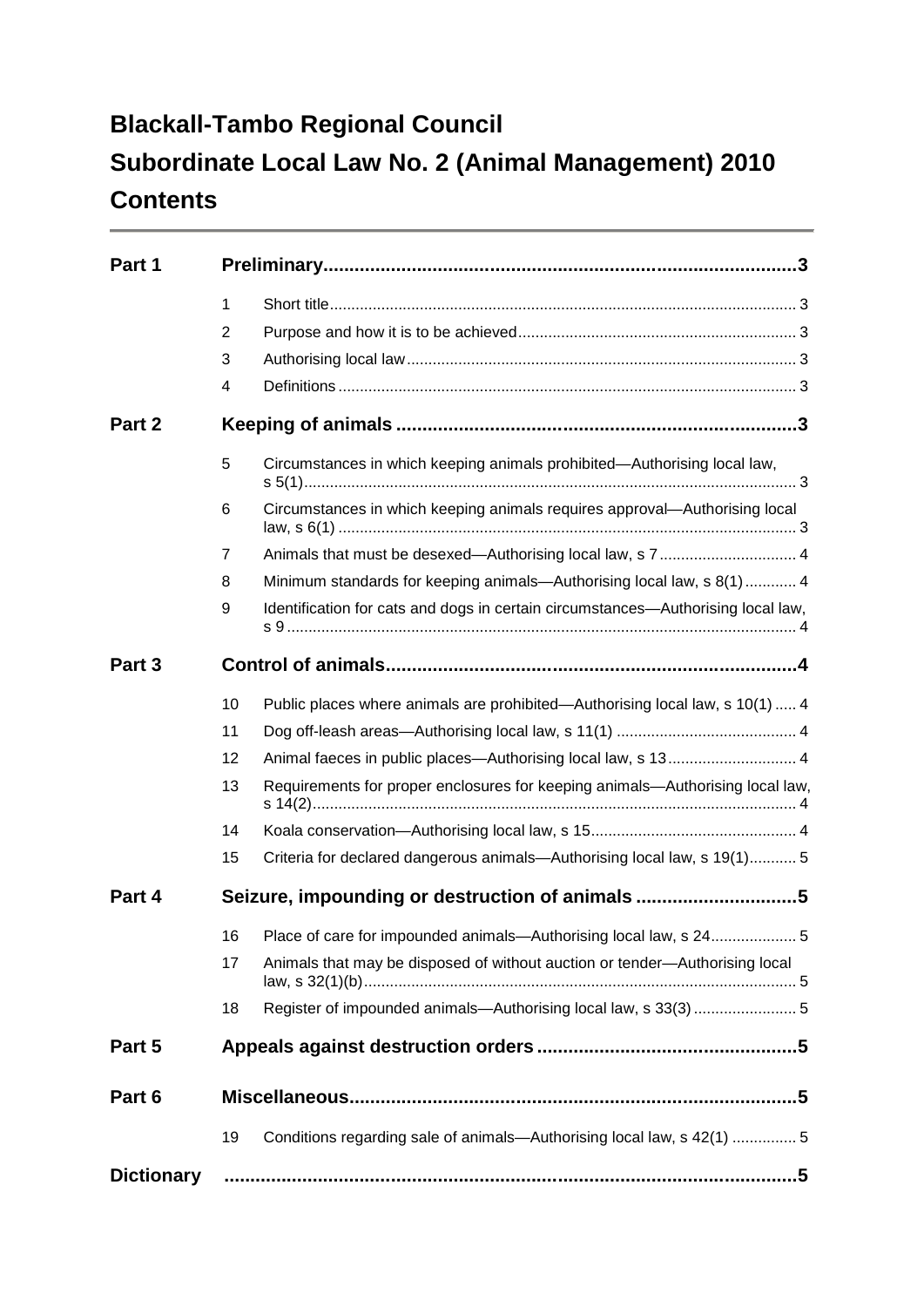| 20                                                             | Animals excluded from application of the local law—Authorising local law,    |  |  |
|----------------------------------------------------------------|------------------------------------------------------------------------------|--|--|
| 21                                                             | Species that are declared dangerous animals—Authorising local law, schedule6 |  |  |
| 22                                                             | Prescribed period for reclaiming animals—Authorising local law, schedule  6  |  |  |
|                                                                |                                                                              |  |  |
|                                                                |                                                                              |  |  |
|                                                                |                                                                              |  |  |
|                                                                | Schedule 4 Minimum standards for keeping animals generally 12                |  |  |
| Schedule 5 Minimum standards for keeping particular animals 13 |                                                                              |  |  |
|                                                                |                                                                              |  |  |
|                                                                |                                                                              |  |  |
|                                                                | Schedule 8 Requirements for proper enclosures for animals 17                 |  |  |
|                                                                | Schedule 9 Requirements for keeping a dog in a koala area22                  |  |  |

**Schedule 10 Koala areas........................................................................................23**

**Schedule 11 Criteria for declared dangerous animals.........................................23**

**Schedule 12 Conditions for sale of animals.........................................................24**

**Schedule 13 Dictionary……………………………………………………………….…25**

**Schedule 14 Designated town area…………………………………………………...26**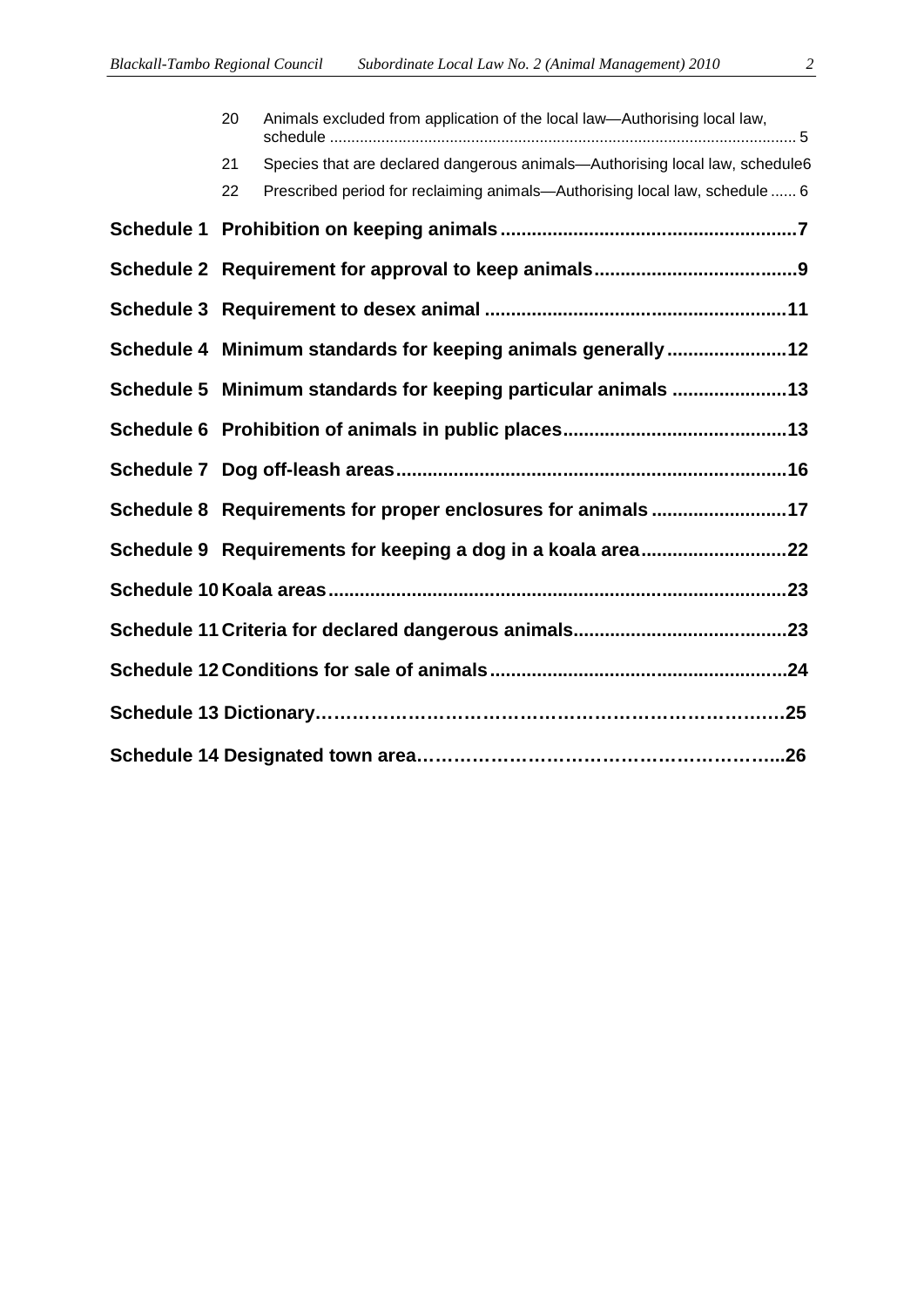### **Part 1 Preliminary**

#### **1 Short title**

This subordinate local law may be cited as *Subordinate Local Law No. 2 (Animal Management) 2010.*

#### **2 Purpose and how it is to be achieved**

- (1) The purpose of this subordinate local law is to supplement *Local Law No. 2 (Animal Management) 2010,* which provides for regulation of the keeping and control of animals within the local government's area.
- (2) The purpose is to be achieved by providing for—
	- (a) the circumstances in which the keeping of animals is prohibited or requires approval; and
	- (b) requirements for keeping animals, including minimum standards, mandatory desexing, proper enclosures, koala conservation and identification; and
	- (c) the control of animals in public places; and
	- (d) matters regarding the impounding of animals and the sale or disposal of impounded animals; and
	- (e) the conditions to be complied with by persons who offer animals, or a particular species of animals, for sale; and
	- (f) the declaration of a species of animal as a declared dangerous animal and the criteria for declaration of a specific animal as a declared dangerous animal.

#### **3 Authorising local law**

The making of the provisions in this subordinate local law is authorised by *Local Law No. 2 (Animal Management) 2010*(the *authorising local law*)*.*

#### **4 Definitions**

- (1) Particular words used in this subordinate local law have the same meaning as provided for in the authorising local law.
- (2) The dictionary in schedule 13 defines particular words used in this subordinate local law.

### **Part 2 Keeping of animals**

#### **5 Circumstances in which keeping animals prohibited—Authorising local law, s 5(1)**

For section 5(1) of the authorising local law, keeping an animal or animals mentioned in column 1 of schedule 1 is prohibited in the circumstances described in column 2 of schedule 1.

#### **6 Circumstances in which keeping animals requires approval—Authorising local law, s 6(1)**

For section 6(1) of the authorising local law, keeping an animal or animals of the species or breed mentioned in column 1 of schedule 2 requires approval in the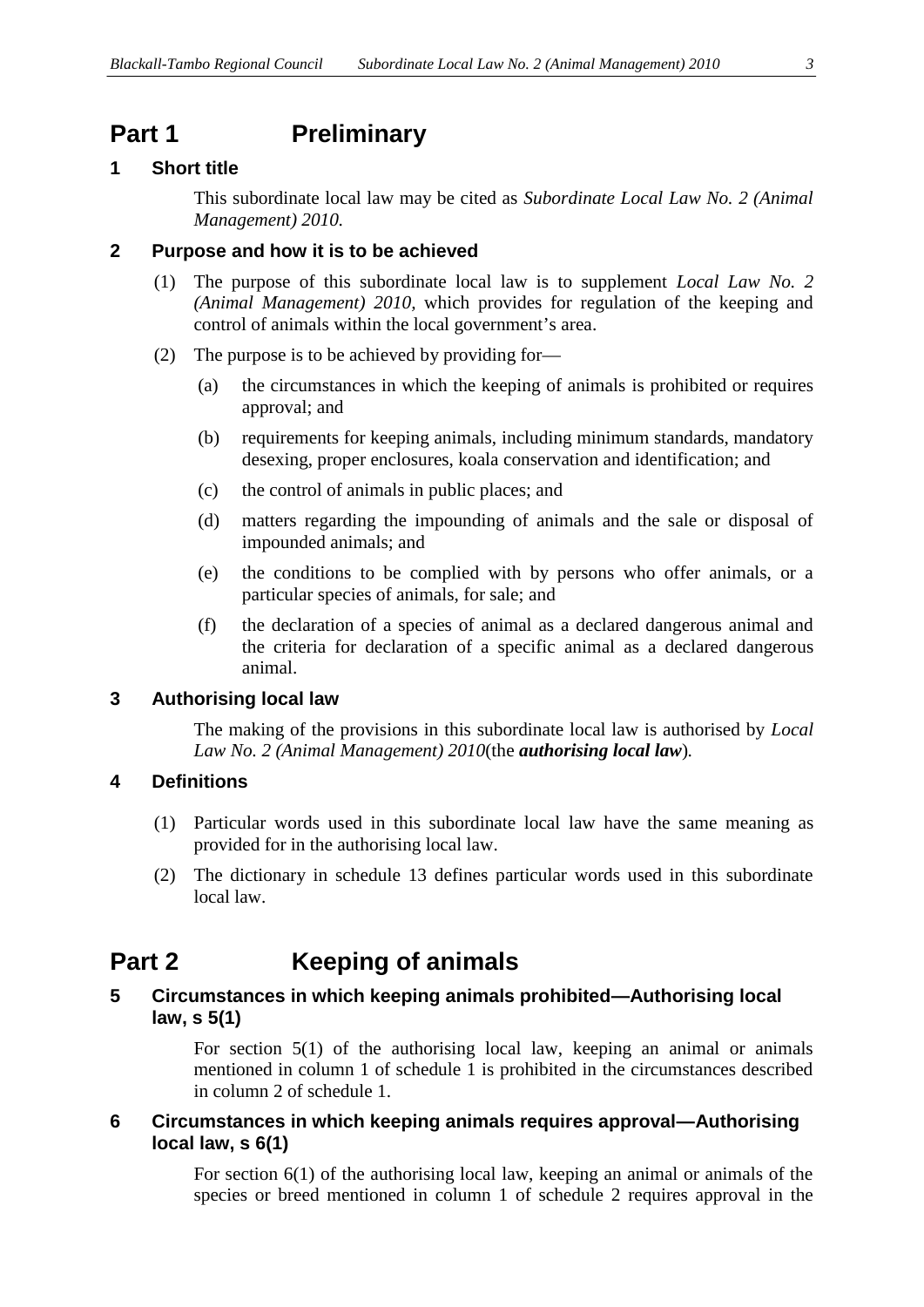#### **7 Animals that must be desexed—Authorising local law, s 7**

For section 7 of the authorising local law, an animal of the species or breed mentioned in column 1 of schedule 3 must be desexed once it reaches the age specified in column 2 of schedule 3 except in the circumstances described in column 3 of schedule 3.

#### **8 Minimum standards for keeping animals—Authorising local law, s 8(1)**

- (1) For section 8(1) of the authorising local law, the minimum standards for the keeping of animals are set out in schedule 4.
- (2) For section 8(1) of the authorising local law, column 2 of schedule 5 sets out the minimum standards for keeping an animal of the species or breed mentioned in column 1 of schedule 5.

#### **9 Identification for cats and dogs in certain circumstances—Authorising local law, s 9**

For section 9 of the authorising local law, the identification required for a cat or dog that is at a place other than the address stated in the registration notice for the cat or dog is the registration device mentioned in section 12(3) of the *Animal Management (Cats and Dogs) Act 2008*.

### **Part 3 Control of animals**

#### **10 Public places where animals are prohibited—Authorising local law, s 10(1)**

For section  $10(1)$  of the authorising local law, the species or breeds of animals mentioned in column 2 of schedule 6 are prohibited in the public places described in column 1 of schedule 6.

#### **11 Dog off-leash areas—Authorising local law, s 11(1)**

For section 11(1) of the authorising local law, the areas described in schedule 7 are designated as dog off-leash areas.

#### **12 Animal faeces in public places—Authorising local law, s 13**

For section 13 of the authorising local law, no other animals are prescribed as animals whose faeces must be removed from a public place and disposed of in a sanitary way.

#### **13 Requirements for proper enclosures for keeping animals—Authorising local law, s 14(2)**

For section 14(2) of the authorising local law, column 2 of schedule 8 sets out the requirements for proper enclosures for an animal of the species or breed mentioned in column 1 of schedule 8.

#### **14 Koala conservation—Authorising local law, s 15**

- (1) For section 15(1) of the authorising local law, schedule 9 sets out the requirements for keeping a dog on land that is within a koala area.
- (2) For section 15(4) of the authorising local law, each area described in schedule 10 is designated as a koala area.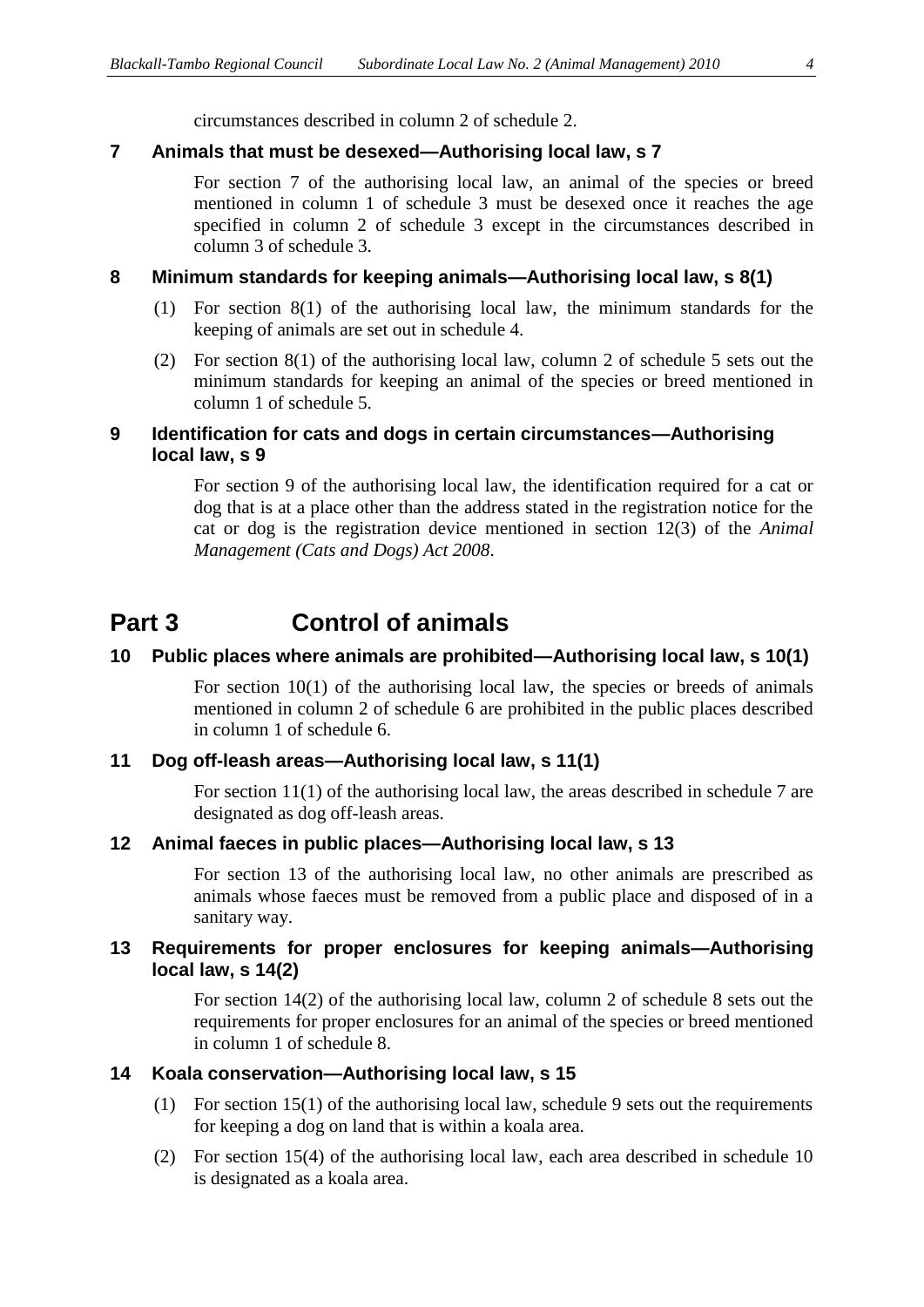#### **15 Criteria for declared dangerous animals—Authorising local law, s 19(1)**

For section 19(1) of the authorising local law, the criteria for declaring an animal as a declared dangerous animal are set out in schedule 11.

### **Part 4 Seizure, impounding or destruction of animals**

#### **16 Place of care for impounded animals—Authorising local law, s 24**

For section 24 of the authorising local law, the place of care for animals impounded by the local government will be operated by the local government.

#### **17 Animals that may be disposed of without auction or tender—Authorising local law, s 32(1)(b)**

For section 32(1) (b) of the authorising local law, the species, breeds or classes of animal that may be sold by private agreement, destroyed or disposed of in some other way are the following—

- (a) Dogs,
- (b) Cats,
- (c) Birds,
- (d) Emus, ostriches,
- (e) Small Domestic Animals.

#### **18 Register of impounded animals—Authorising local law, s 33(3)**

For section 33(3) of the authorising local law, the register of impounded animals will be kept at the local government's public office.

### **Part 5 Appeals against destruction orders**

*This part in the authorising local law does not contain any matters to be provided for by subordinate local law.*

### **Part 6 Miscellaneous**

#### **19 Conditions regarding sale of animals—Authorising local law, s 42(1)**

For the purposes of section 42(1) of the authorising local law, persons who offer for sale an animal of a species or breed mentioned in column 1 of schedule 12 must comply with the conditions set out in column 2 of schedule 12.

### **Dictionary**

#### **20 Animals excluded from application of the local law—Authorising local law, schedule**

For the purposes of the definition of "*animal*" in the schedule to the authorising local law, the following species of animal are excluded from the application of the authorising local law—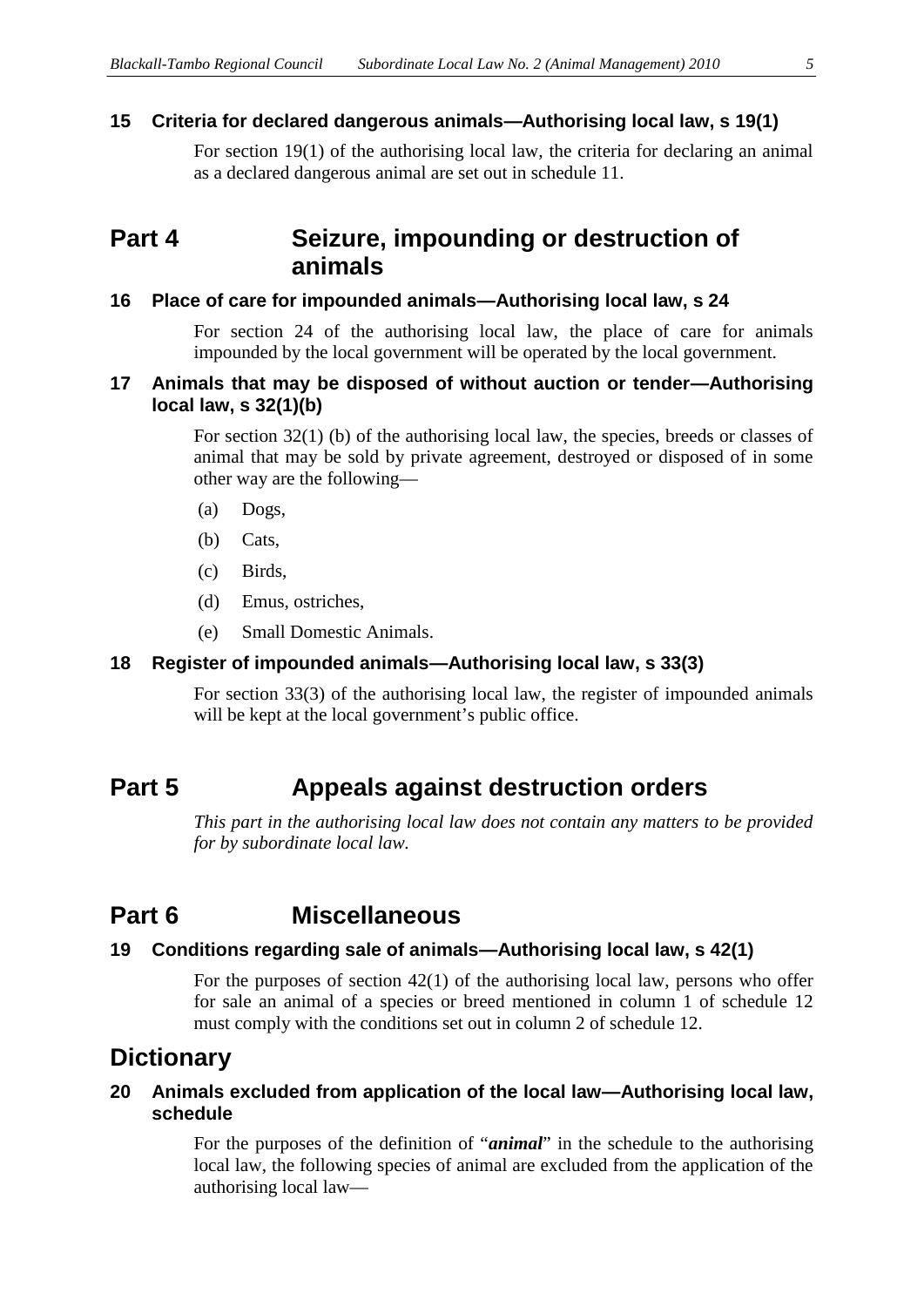- (f) Fish,
- (g) Insects,
- (h) Amphibians,
- (i) Reptiles.

#### **21 Species that are declared dangerous animals—Authorising local law, schedule**

For the purposes of the definition of "*declared dangerous animal*" in the schedule to the authorising local law, no species is declared as a declared dangerous animal.

#### **22 Prescribed period for reclaiming animals—Authorising local law, schedule**

For the purposes of the definition of "*prescribed period*" in the schedule to the authorising local law, the period within which an animal may be reclaimed is—

(a) if the animal is registered with the local government—5 days; or

(b) if the animal is not registered with the local government—3 days;

and commencing on the day a notice of impounding is given to a person or, if no notice is given to a person, on the day of the seizure.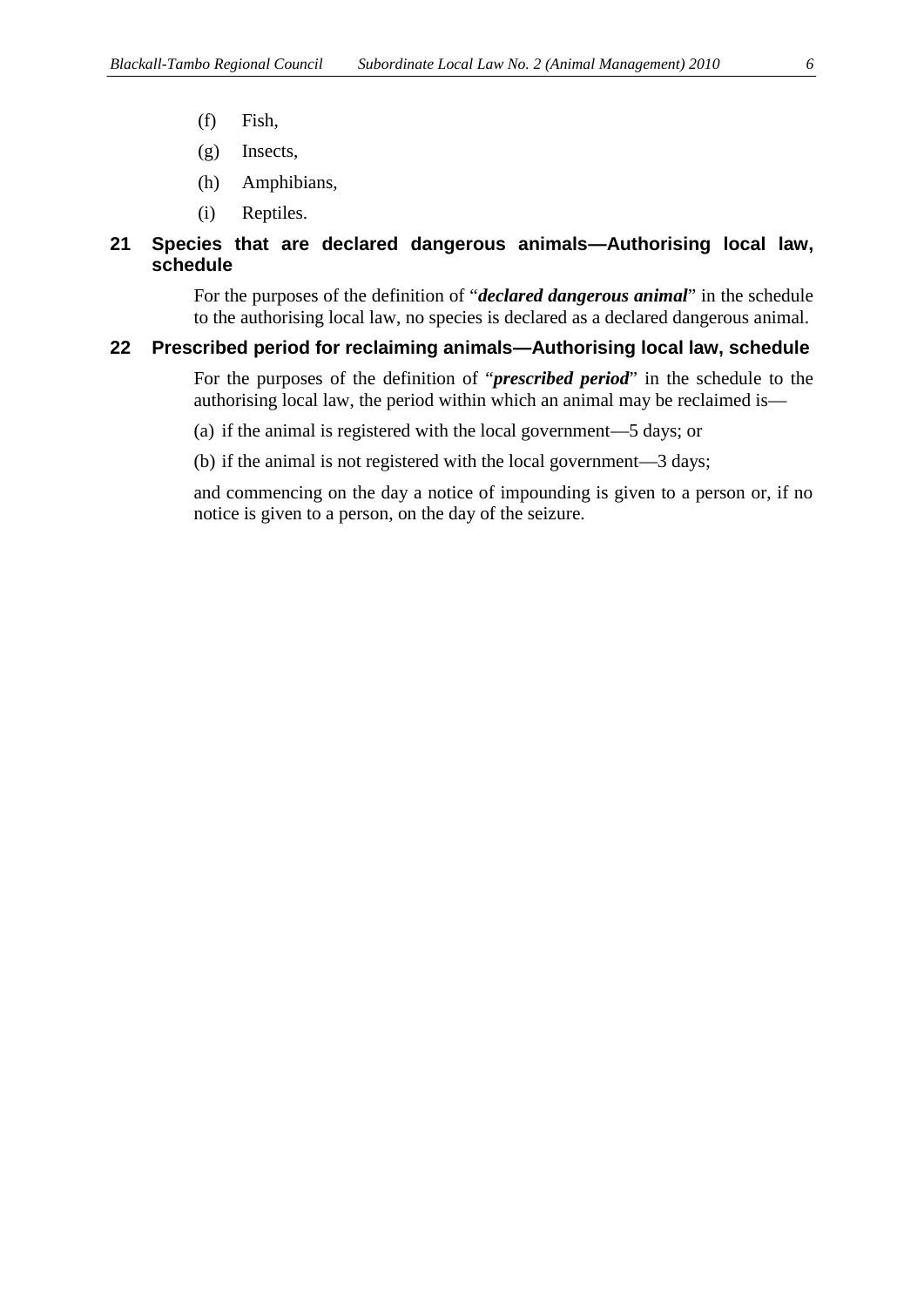## **Schedule 1 Prohibition on keeping animals**

|                | <b>Column 1</b>                                                                          | <b>Column 2</b>                                                                                                                                                                                                                                                                     |  |  |
|----------------|------------------------------------------------------------------------------------------|-------------------------------------------------------------------------------------------------------------------------------------------------------------------------------------------------------------------------------------------------------------------------------------|--|--|
|                | <b>Animal</b>                                                                            | Circumstances in which keeping of animal or animals is<br>prohibited                                                                                                                                                                                                                |  |  |
| 1              | Dog                                                                                      | More than 2 dogs over the age of 12 weeks on an allotment<br>$\bullet$<br>with an area less than or equal to $350m^2$ or in a Multiple<br>Dwelling (Units, duplex, townhouse, etc.) in a designated<br>town area                                                                    |  |  |
|                |                                                                                          | Any of the following breeds and cross breeds of any of the<br>following breeds anywhere in the local government area:<br>American pit bull terrier or pit bull terrier; dogo Argentino;<br>fila Brasileiro; Japanese tosa; Perro de Presa Canario;<br>Presa Canario or Cross Breeds |  |  |
| $\overline{2}$ | Guard/Security Dog                                                                       | More than 4 guard dogs over the age of 12 weeks at any<br>$\bullet$<br>one place in a designated town area                                                                                                                                                                          |  |  |
| 3              | Cats                                                                                     | More than 2 cats over the age of 12 weeks on an allotment<br>$\bullet$<br>with an area less than or equal to $350m^2$ or in a Multiple<br>Dwelling (Units, duplex, townhouse, etc.) in a designated<br>town area                                                                    |  |  |
| $\overline{4}$ | Livestock<br>(Horse,<br>cattle, llama, and<br>alpaca<br>excluding<br>stallions and bulls | Any of these in a designated town area on an allotment<br>$\bullet$<br>with an area less than 5000 $m^2$ except where the cow is<br>kept within a "town common" designated by the local<br>government for grazing cattle under "common rights"                                      |  |  |
| 5              | <b>Stallions &amp; Bulls</b>                                                             | Stallions and Bulls in a designated town area, except<br>$\bullet$<br>where the bull is kept within a "town common" designated<br>by the local government for grazing cattle under 'common<br>rights"                                                                               |  |  |
| 6              | Sheep & Goats                                                                            | A sheep or goat on an allotment with an area less than<br>$2500m2$ in a designated town area                                                                                                                                                                                        |  |  |
| 7              | Pigs                                                                                     | A pig in a designated town area<br>$\bullet$                                                                                                                                                                                                                                        |  |  |
| 8              | <b>Bees</b>                                                                              | A hive on an allotment with an area less than 400 $m2$ in a<br>$\bullet$<br>designated town area (see Code of Practice for Urban Bee<br>Keeping in Queensland 1998).                                                                                                                |  |  |
| 9              | Cockatoo,<br>galah,<br>corella,<br>cockatiel<br>and the like                             | More than 2 birds on an allotment with an area with an<br>area less than $2500m^2$ or in a Multiple Dwelling (Units,<br>duplex, townhouse, etc.) in a designated town area                                                                                                          |  |  |
| 10             | Caged<br><b>Birds</b><br>(Budgerigar,                                                    | More than 10 birds on an allotment with an area less than<br>$\bullet$<br>or equal to $350m^2$ in a designated town area                                                                                                                                                            |  |  |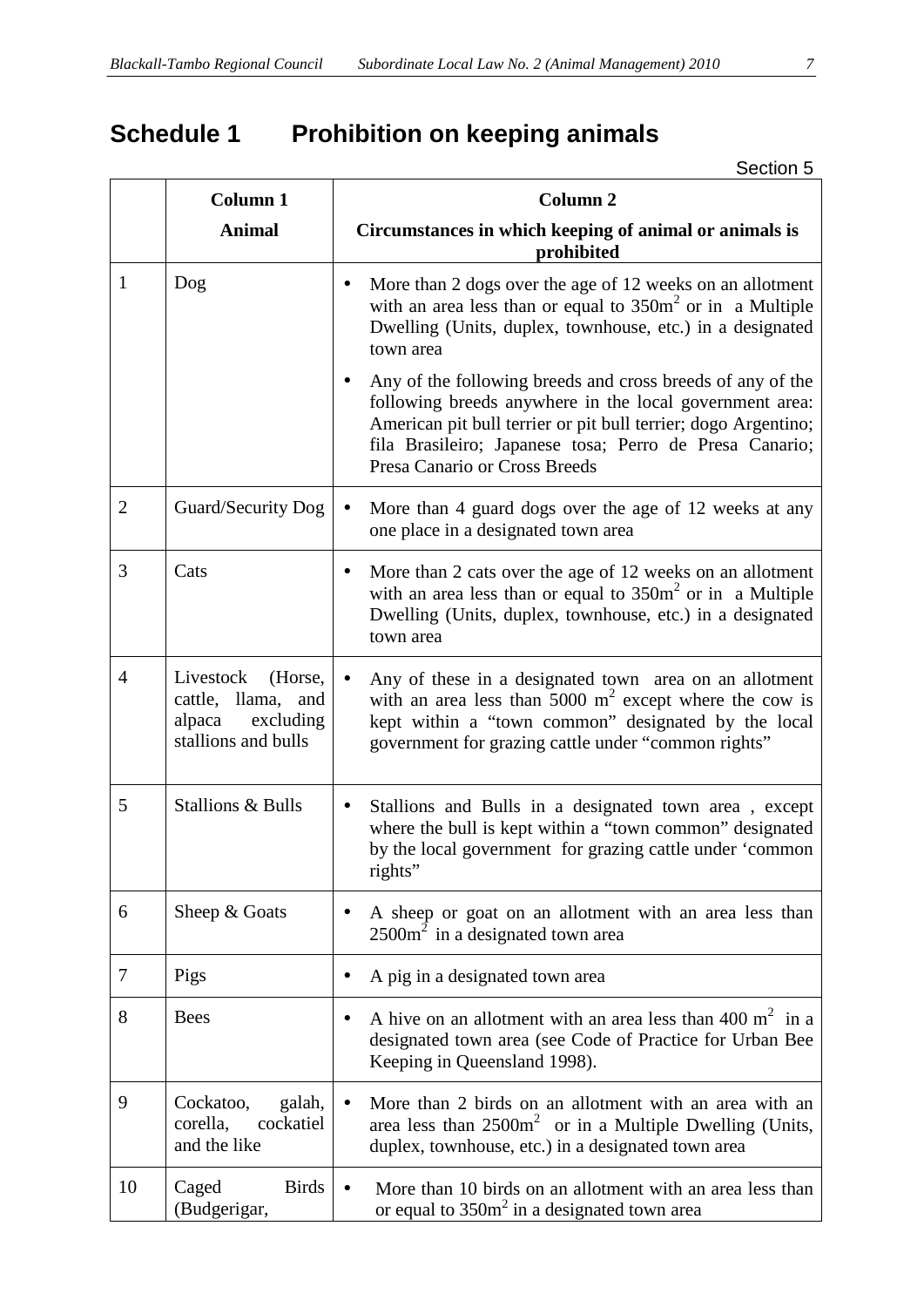|    | finch,<br>canary,<br>lovebirds,<br>parrots<br>and the like  |                                                                                                                                                                                                                                                                                                               |
|----|-------------------------------------------------------------|---------------------------------------------------------------------------------------------------------------------------------------------------------------------------------------------------------------------------------------------------------------------------------------------------------------|
| 11 | Emu, Ostrich and<br>the like                                | An emu or an ostrich in a designated town area                                                                                                                                                                                                                                                                |
| 12 | Pigeons                                                     | Pigeons on an allotment with an area less than or equal to<br>350m2 or in a Multiple Dwelling (Units, duplex,<br>townhouse, etc.) in a designated town area                                                                                                                                                   |
| 13 | Peacock, Pea Hen,<br>Guinea<br>Fowl<br>$\alpha$<br>Pheasant | Any of these in a designated town area<br>$\bullet$                                                                                                                                                                                                                                                           |
| 14 | Domestic Hens and<br>Roosters                               | A hen or rooster on an allotment with an area less than or<br>$\bullet$<br>equal to 350m2 or in a Multiple Dwelling (Units, duplex,<br>townhouse, etc.) in a designated town area<br>More than 5 hens on an allotment with an area greater<br>than $350m^2$ and less than $500m^2$ in a designated town area. |
| 15 | Turkey,<br>Geese,<br>Ducks and the like                     | Any of these on an allotment with an area less than or<br>$\bullet$<br>equal to $350m^2$ or in a Multiple Dwelling (Units, duplex,<br>townhouse, etc.) in a designated town area<br>More than 2 birds on an allotment with an area greater<br>than $350m^2$ and less than $500m^2$ in a designated town area  |

A prohibition prescribed in this schedule does not apply to the keeping of an animal or animals on premises if the animal or animals were kept on the premises before the commencement of the authorising local law and the keeping of the animal or animals did not contravene a provision of a pre-existing local law.

Designated Town Area: Refer Schedule 14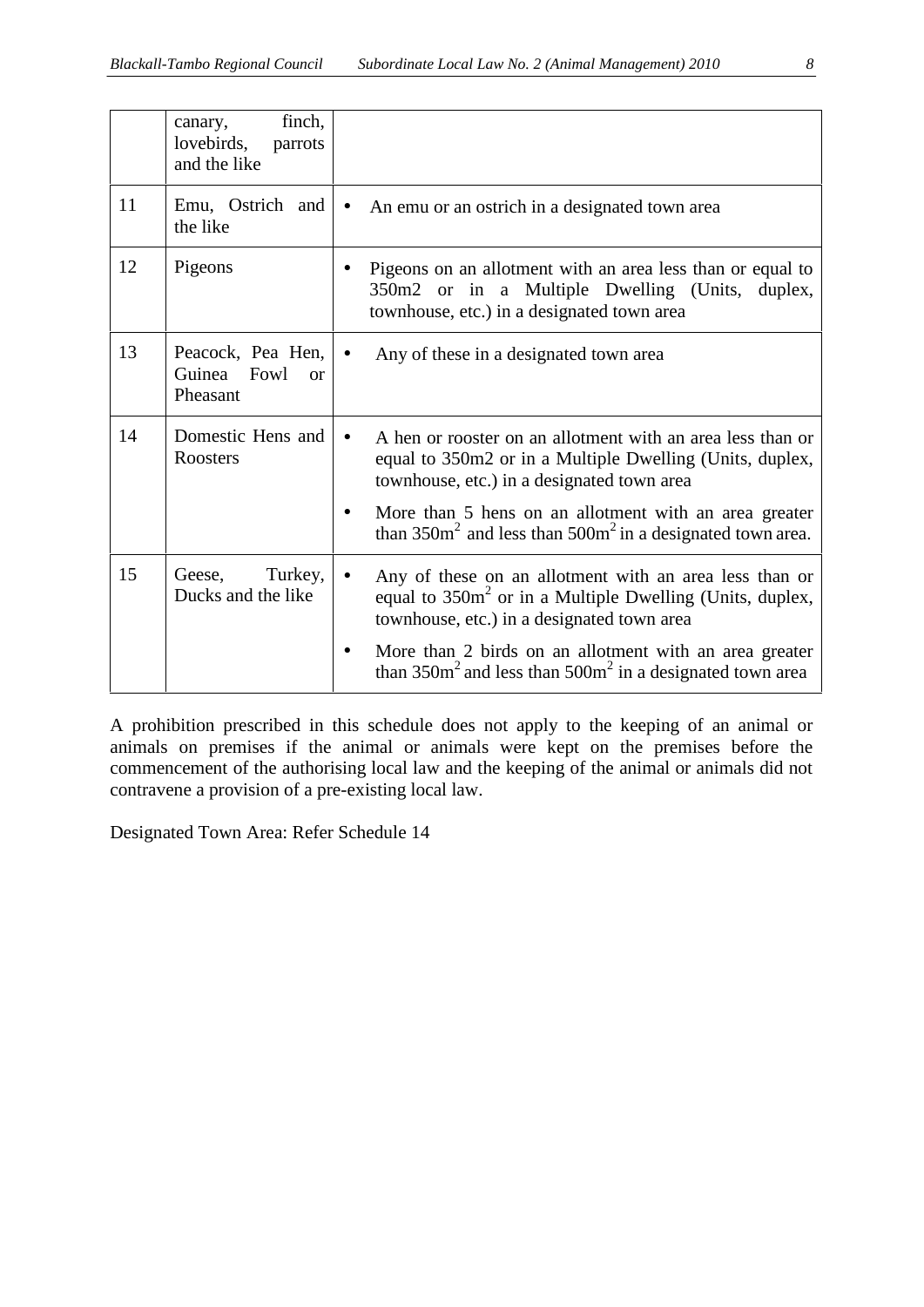## **Schedule 2 Requirement for approval to keep animals**

|                | <b>Column 1</b>                                                                    | Column <sub>2</sub>                                                                                                                  |
|----------------|------------------------------------------------------------------------------------|--------------------------------------------------------------------------------------------------------------------------------------|
|                | Species or breed of<br>animal                                                      | Circumstances in which keeping of animal or animals<br>requires approval                                                             |
| 1              | Dog                                                                                | Up to 2 dogs in a Multiple Dwelling (Units, duplex,<br>townhouse, etc.) in a designated town area                                    |
|                |                                                                                    | 2 dogs on an allotment with an area less than or equal to<br>$350m2$ in a designated town area                                       |
|                |                                                                                    | 3 or more dogs over the age of 12 weeks on an allotment<br>$\bullet$<br>with an area greater than $350m^2$ in a designated town area |
| $\overline{2}$ | Guard/Security Dog                                                                 | 1 or more dogs over the age of 12 weeks in a designated<br>town area.                                                                |
| 3              | Cats                                                                               | 3 or more cats over the age of 12 weeks on an allotment in<br>a designated town area                                                 |
| $\overline{4}$ | Livestock (Horse,<br>cattle, llama, and<br>alpaca excluding<br>stallions and bulls | Not applicable                                                                                                                       |
| 5              | <b>Stallions &amp; Bulls</b>                                                       | Not applicable                                                                                                                       |
| 6              | Sheep $&$ goats                                                                    | Not applicable<br>$\bullet$                                                                                                          |
| $\tau$         | Pigs                                                                               | Not applicable<br>$\bullet$                                                                                                          |
| 8              | <b>Bees</b>                                                                        | More than 2 hives on an allotment area greater than $400m2$<br>and less than 1000m <sup>2</sup> in a designated town area            |
|                |                                                                                    | More than 5 hives on an allotment area greater than<br>$1000m2$ and less than $2000m2$ in a designated town area                     |
|                |                                                                                    | More than 10 hives on an allotment area greater than<br>$2000m2$ and less than $4000m2$ in a designated town area                    |
|                |                                                                                    | (Complies with Code of Practice for Urban Bee Keeping in<br>Queensland 1998)                                                         |
| 9              | Cockatoo,<br>Galah,<br>Corella,<br>Cockatiel<br>and the like                       | More than 2 birds on an allotment with an area greater than<br>$2500m2$ in a designated town area                                    |

<sup>1</sup> See *Local Law No.1 (Administration) 2010* and *Subordinate Local Law No.1 (Administration) 2010* in relation to the requirements and processes for approvals (e.g. form of application for approval, documents and materials that must accompany applications, criteria for granting approval, conditions that must be imposed on approvals, conditions that will ordinarily be imposed on approvals, term of approval, third party certification of applications).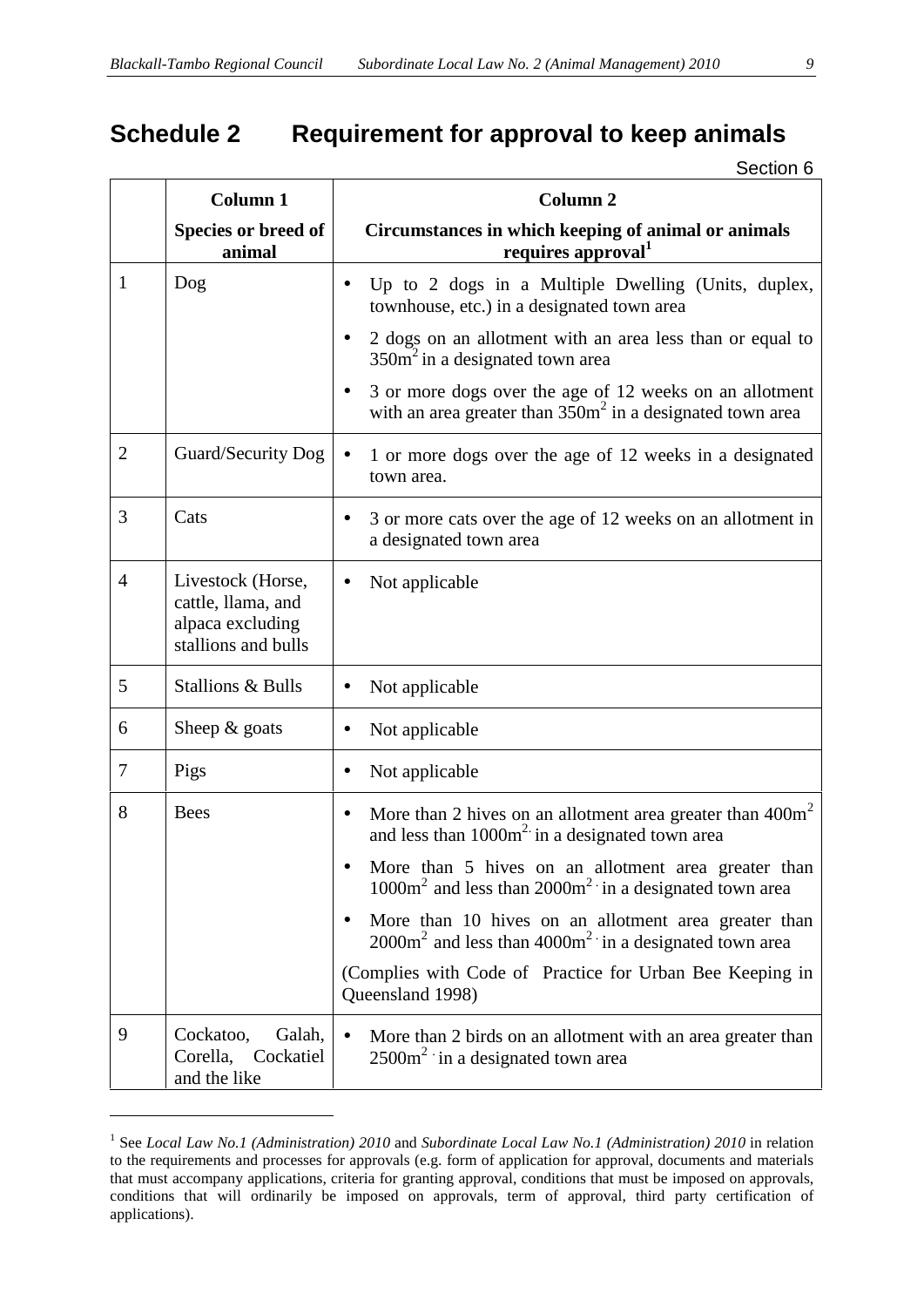| 10 | <b>Birds</b><br>Caged<br>(Budgerigar,<br>Canary,<br>Finch,<br>Lovebirds,<br>Parrots<br>and the like |           | More than 10 birds on an allotment with an area greater<br>than $350m^2$ and less than $500m^2$ in a designated town area<br>More than 20 birds on an allotment with an area greater<br>than $500m^2$ . in a designated town area |
|----|-----------------------------------------------------------------------------------------------------|-----------|-----------------------------------------------------------------------------------------------------------------------------------------------------------------------------------------------------------------------------------|
| 11 | Emu, Ostrich and<br>the like                                                                        | $\bullet$ | Not applicable                                                                                                                                                                                                                    |
| 12 | Pigeons                                                                                             |           | More than 10 birds on an allotment with an area greater<br>than $350m^2$ and less than $500m^2$ in a designated town area<br>More than 20 birds on an allotment with an area greater<br>than $500m^2$ in a designated town area.  |
| 13 | Peacock, Pea Hen,<br>Guinea Fowl<br>$\alpha$<br>Pheasant                                            | $\bullet$ | Not applicable                                                                                                                                                                                                                    |
| 14 | Domestic hens and<br>Roosters                                                                       | $\bullet$ | More than 10 poultry on an allotment area greater than<br>$500m2$ in a designated town area                                                                                                                                       |
| 15 | Turkeys<br>Geese,<br>Ducks and the like                                                             | $\bullet$ | More than 4 birds on an allotment with an area greater<br>than $500m^2$ in a designated town area                                                                                                                                 |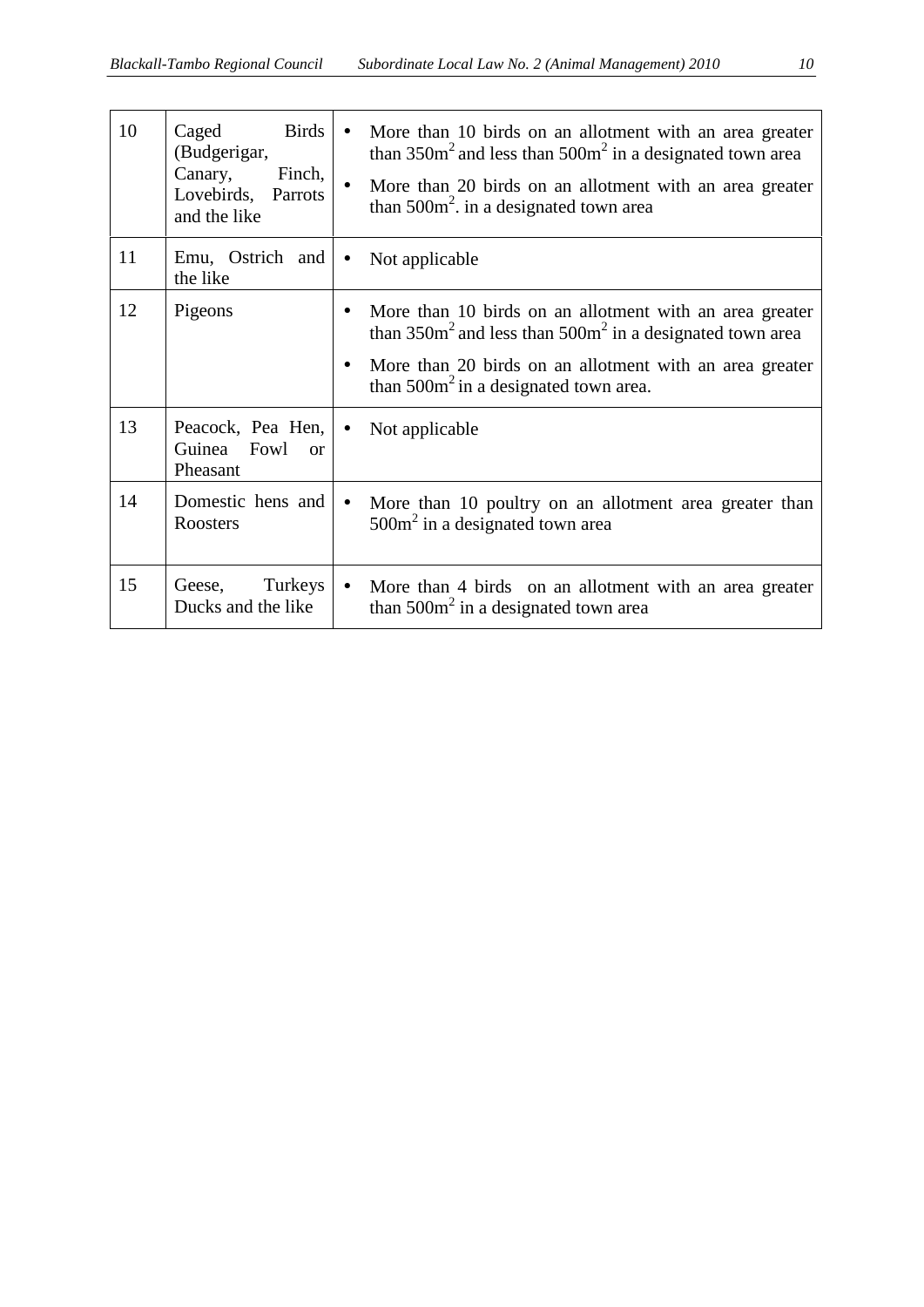## **Schedule 3 Requirement to desex animal**

|   |                                      |                                        | Section 7                                                                                                                                                            |
|---|--------------------------------------|----------------------------------------|----------------------------------------------------------------------------------------------------------------------------------------------------------------------|
|   | <b>Column 1</b>                      | Column <sub>2</sub>                    | Column 3                                                                                                                                                             |
|   | <b>Species or breed</b><br>of animal | Age at which animal must be<br>desexed | <b>Exemptions to the</b><br>requirement for desexing                                                                                                                 |
| 1 | Dogs                                 | 6 months                               | 1. Dog/s owned by a member<br>of a recognised breeders'<br>association for the purposes<br>of breeding or showing;<br>2. Dog/s in the care of a<br>recognised carer. |
| 2 | Cats                                 | 6 months                               | 1. Cat/s owned by a member<br>of a recognised breeders'<br>association for the purposes<br>of breeding or showing;<br>2. Cat/s in the care of a<br>recognised carer. |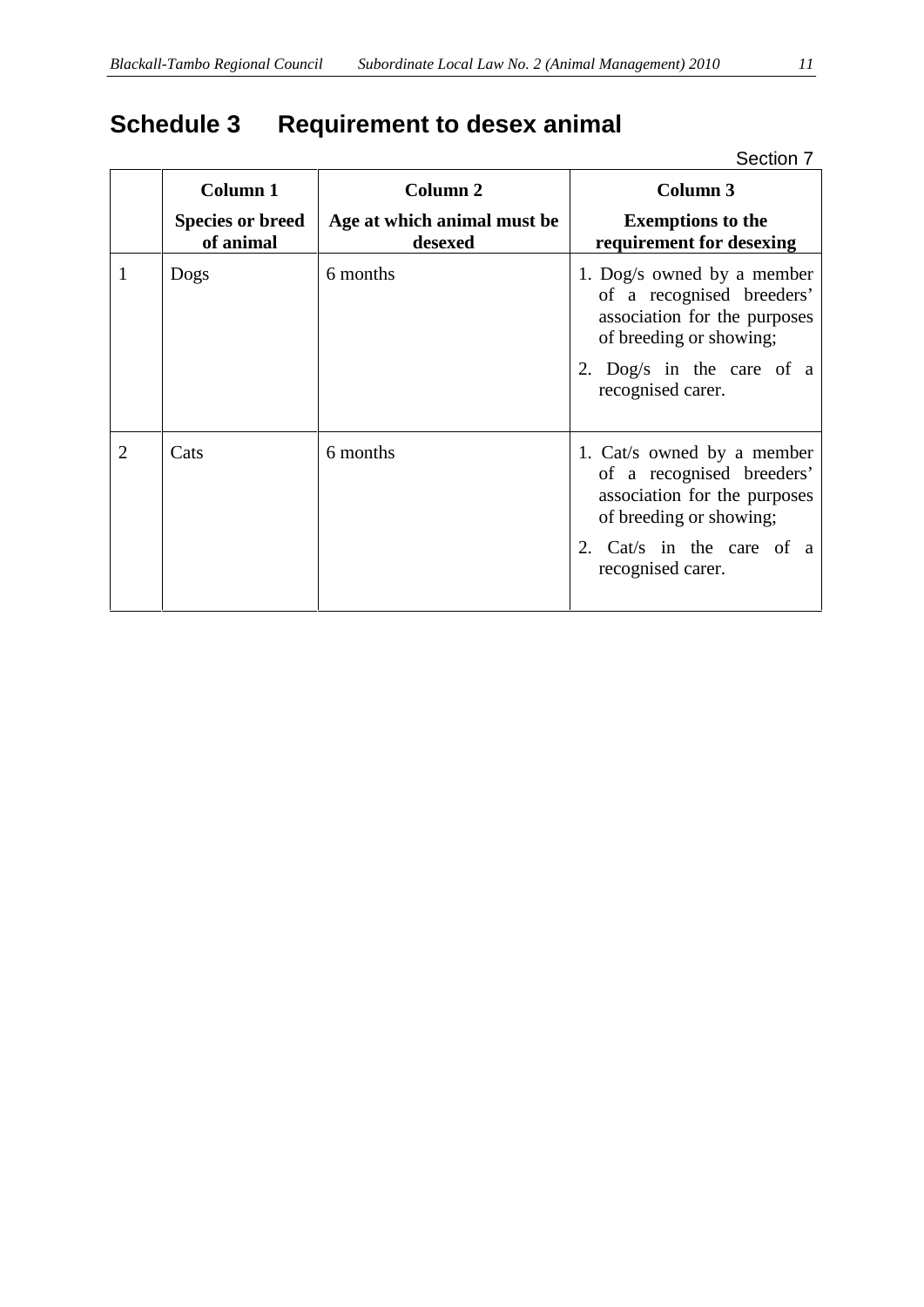## **Schedule 4 Minimum standards for keeping animals generally**

Section 8(1)

The owner of an animal must comply with the following minimum standards—

- (a) ensure that waste waters from enclosures are drained in a nuisance free manner and that run-off is kept off adjoining land or as otherwise directed by an authorised person; and
- (b) ensure that excreta, food scraps, and other material that is, or is likely to become, offensive is collected at least once in each day and, if not immediately disposed of, is kept in a fly proof container of a kind approved by an authorised person; and
- (c) ensure that any enclosure in which the animal is kept is kept in a clean and sanitary condition and free from dust and odour; and
- (d) ensure that any enclosure in which the animal is kept is properly maintained in an aesthetically acceptable condition; and
- (e) take all reasonable steps to prevent the animals from making a noise or disturbance that causes a nuisance or disturbance to the occupiers of other land or premises; and
- (f) ensure that the area available to the animal kept on the premises is appropriately sized so that the animal can be effectively and comfortably kept; and
- (g) any animal food is stored in an impervious fly proof and vermin proof receptacle or in an impervious fly proof and vermin proof storeroom facility and the receptacle or storeroom facility, as the case may be, is maintained to the satisfaction of an authorised person; and
- (h) ensure that all animals kept on the premises are provided with and have access to adequate shelter, drinking water and appropriate food; and
- (i) ensure that any enclosure used for the purpose of keeping an animal is thoroughly cleaned each week and effectively treated with an insecticide at least twice a year; and
- (j) comply with reasonable directions given by an authorised person to ensure that the keeping of the animal does not result in nuisance to occupiers of other land or premises.
- (k) upon discovering the existence of a dead animal, immediately dispose of the remains of the dead animal so as not to cause a nuisance. The remains must not be disposed of on or in a public place.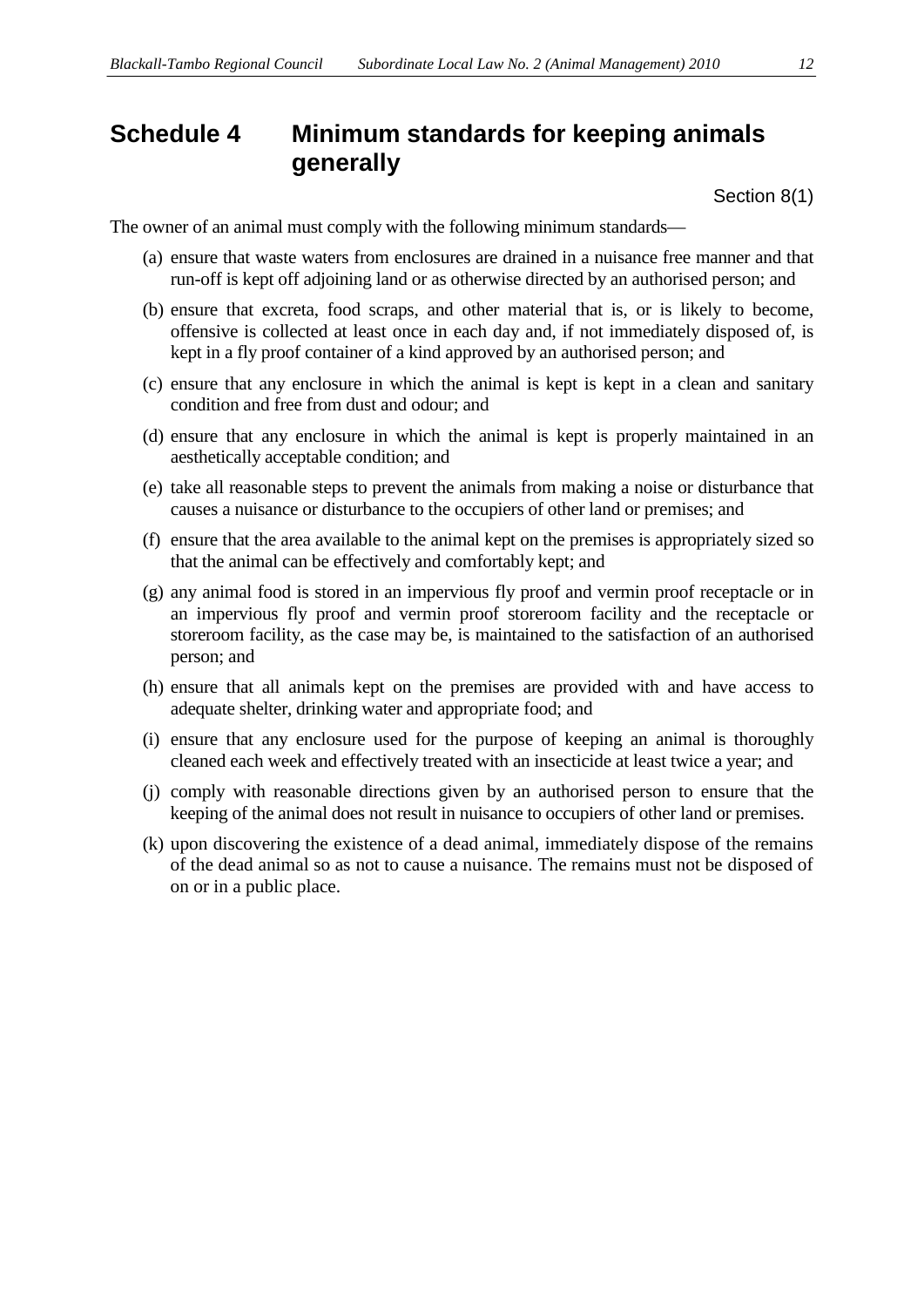## **Schedule 5 Minimum standards for keeping particular animals**

Section 8(2)

|                | Column 1                                                                                         | <b>Column 2</b>                                                                                                                                                                                                                                                                                                          |  |  |
|----------------|--------------------------------------------------------------------------------------------------|--------------------------------------------------------------------------------------------------------------------------------------------------------------------------------------------------------------------------------------------------------------------------------------------------------------------------|--|--|
|                | Species or breed of<br>animal                                                                    | Minimum standards for keeping animals                                                                                                                                                                                                                                                                                    |  |  |
| 1              | Dogs                                                                                             | No additional standards                                                                                                                                                                                                                                                                                                  |  |  |
| $\overline{2}$ | <b>Guard/Security Dogs</b>                                                                       | No additional standards                                                                                                                                                                                                                                                                                                  |  |  |
| 3              | Cats                                                                                             | No additional standards                                                                                                                                                                                                                                                                                                  |  |  |
| $\overline{A}$ | Livestock<br>(Horse,<br>Cattle, Llama,<br>and<br>Alpaca<br>excluding<br>stallions and bulls      | Where the grazing behaviour of an animal is causing<br>or is likely to cause damage to neighbouring<br>property, the occupier of the land where the animal is<br>kept shall take all reasonable measures to effectively<br>isolate the animal from the property at risk, to the<br>satisfaction of an authorised person. |  |  |
|                |                                                                                                  | Reasonable measures may include the construction of<br>a fence to achieve a 3 metre set-back from affected<br>property boundaries. The fence is to be constructed to<br>the satisfaction of an authorised person                                                                                                         |  |  |
|                |                                                                                                  | The density of animals is to be one animal per 5000<br>m <sup>2</sup>                                                                                                                                                                                                                                                    |  |  |
| 5              | Stallions & Bulls                                                                                | No additional standards                                                                                                                                                                                                                                                                                                  |  |  |
| 6              | Sheep & Goats                                                                                    | The density of animals is to be one animal per 2500<br>m2                                                                                                                                                                                                                                                                |  |  |
| 7              | Pigs                                                                                             | No additional standards                                                                                                                                                                                                                                                                                                  |  |  |
| 8              | <b>Bees</b>                                                                                      | • The keeping of bees on an allotment must be<br>conducted in accordance with the Code of Practice for<br>Urban Beekeeping in Queensland.                                                                                                                                                                                |  |  |
| 9              | Cockatoo,<br>Galah,<br>Corella, Cockatiel and<br>the like                                        | No additional standards                                                                                                                                                                                                                                                                                                  |  |  |
| 10             | <b>Birds</b><br>Caged<br>(Budgerigar,<br>Canary,<br>Finch,<br>Lovebirds,<br>Parrots and the like | No additional standards                                                                                                                                                                                                                                                                                                  |  |  |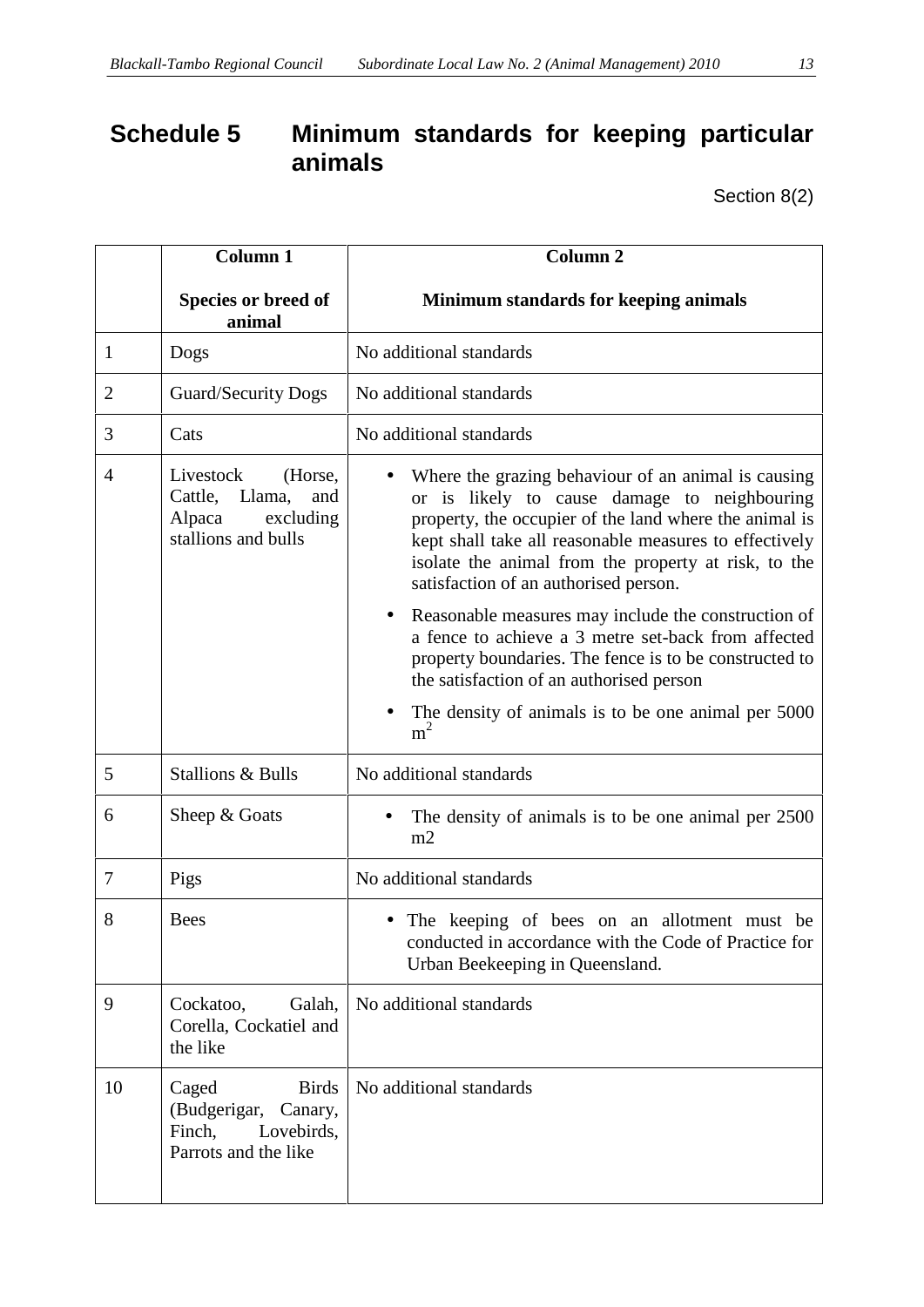| 11 | Emu, Ostrich and the<br>like                             | No additional standards                                                                                                                                                                           |
|----|----------------------------------------------------------|---------------------------------------------------------------------------------------------------------------------------------------------------------------------------------------------------|
| 12 | Pigeons                                                  | • Where pigeons are kept on premises they must be kept<br>in accordance with any code of practice for the<br>keeping of pigeons endorsed by a recognised pigeon<br>racing or fancier association. |
| 13 | Rooster, Peacock, Pea<br>Hen, Guinea Fowl or<br>Pheasant | No additional standards                                                                                                                                                                           |
| 14 | Domestic Hens                                            | No additional standards                                                                                                                                                                           |
| 15 | Geese, Turkey, Ducks<br>and the like                     | No additional standards                                                                                                                                                                           |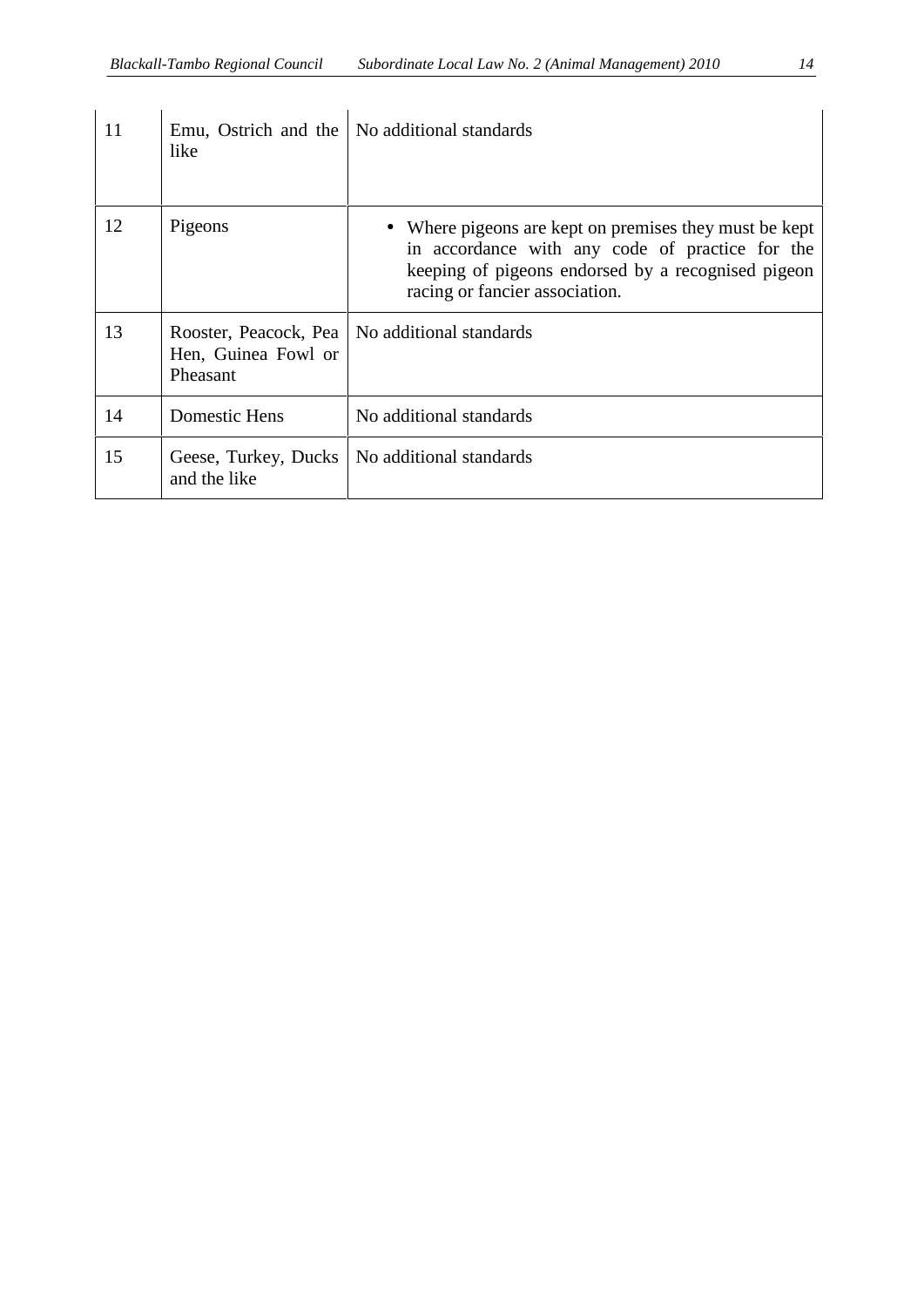|                | <b>Column 1</b>                                                                                                                                                                                                                                               | <b>Column 2</b>                                                                                                                                                                                      |
|----------------|---------------------------------------------------------------------------------------------------------------------------------------------------------------------------------------------------------------------------------------------------------------|------------------------------------------------------------------------------------------------------------------------------------------------------------------------------------------------------|
|                | <b>Public place</b>                                                                                                                                                                                                                                           | Species or breed of animals prohibited                                                                                                                                                               |
| $\mathbf{1}$   | All land under local government<br>control where sport is played.                                                                                                                                                                                             | All animals except those training for or<br>participating in an organised event and where<br>approval has been granted by Council or an<br>authorised officer.                                       |
| $\mathbf{2}$   | <b>Rifle Range Nature Reserve</b>                                                                                                                                                                                                                             | All animals                                                                                                                                                                                          |
| 3              | <b>All Parks</b>                                                                                                                                                                                                                                              | All animals with the following exceptions                                                                                                                                                            |
|                |                                                                                                                                                                                                                                                               | 1. Dog/s where under effective control of<br>a person of sufficient strength and<br>maturity to maintain control of the<br>$\frac{dog}{s}$ ; or                                                      |
|                |                                                                                                                                                                                                                                                               | 2. animals training for or participating in<br>organised event<br>and<br>where<br>an<br>approval has been granted by Council<br>or an authorised officer.                                            |
| $\overline{4}$ | In or within 15 meters of, a<br>designated children's<br>playground,<br>playground<br>equipment,<br>any<br>barbecue, shelter or picnic table in a<br>park or reserve where animals are<br>permitted whether or not the facility<br>is being used at the time. | All dogs except assistance dogs.                                                                                                                                                                     |
| 5              | All<br>other<br>under<br>land<br>local<br>government control                                                                                                                                                                                                  | All animals except those training for or<br>participating in an organised event such as in<br>a showground, racecourse, etc. or where<br>permission is granted by Council or an<br>authorised person |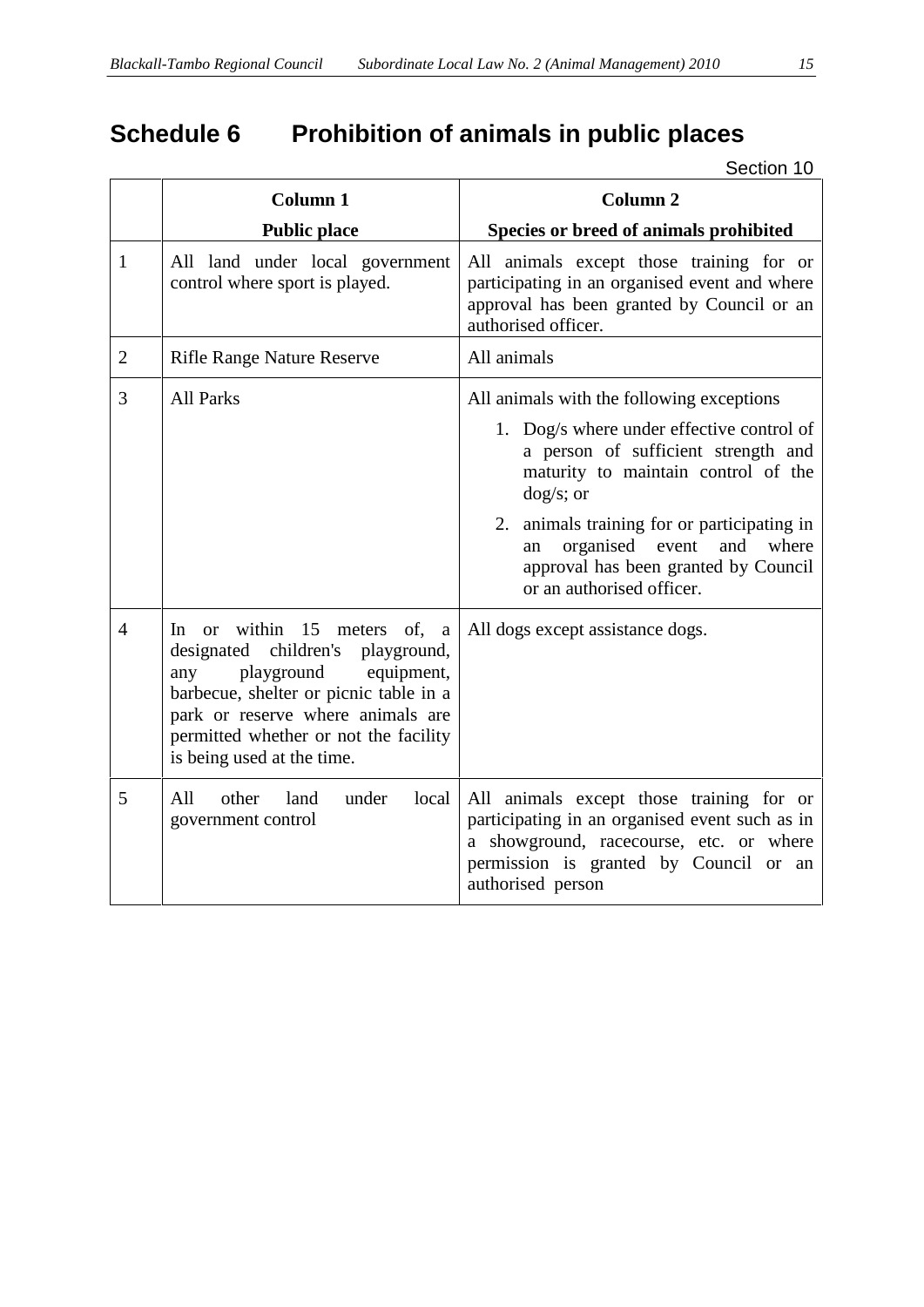# **Schedule 7 Dog off-leash areas**

Section 11

There are no dog off-leash areas.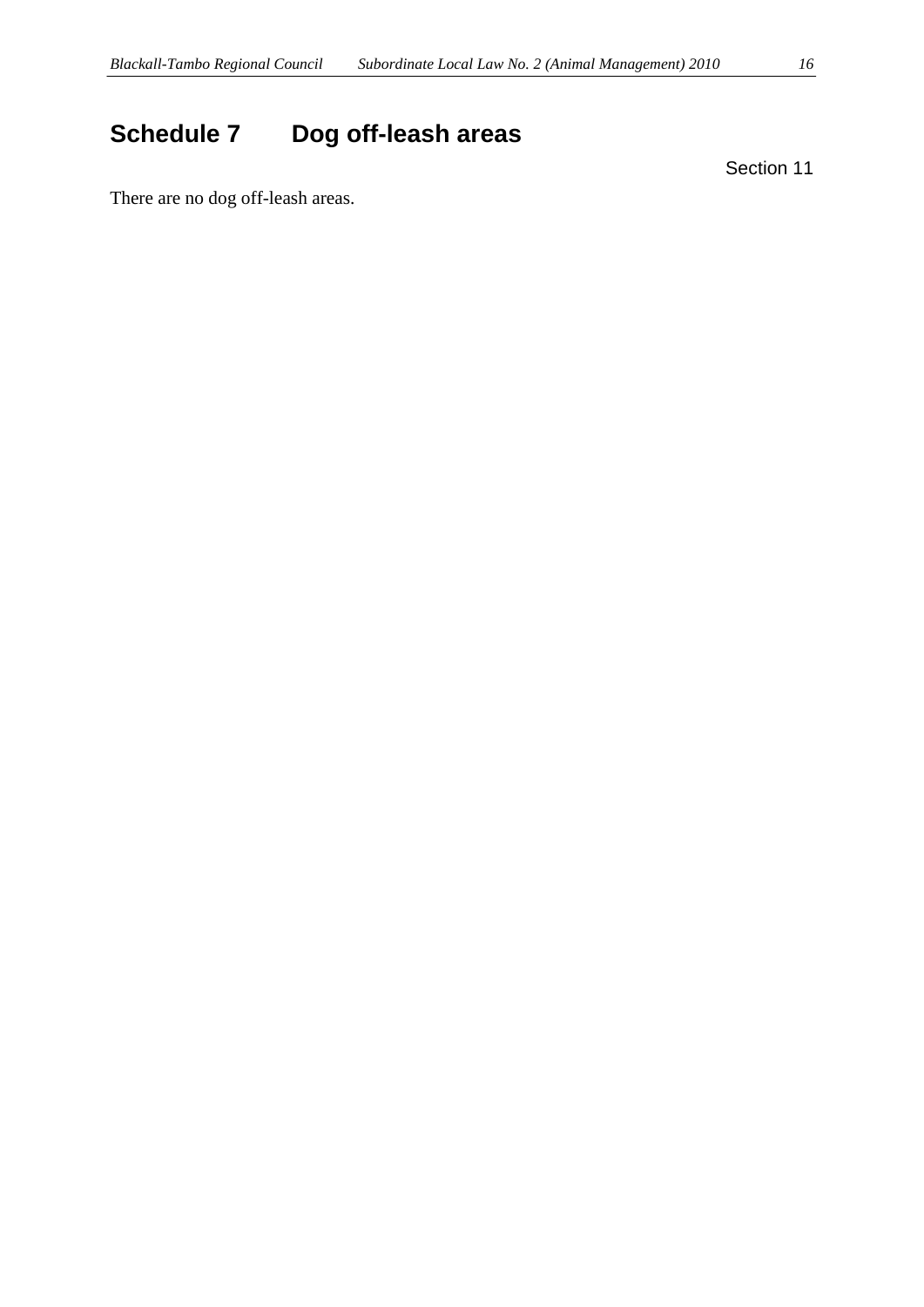## **Schedule 8 Requirements for proper enclosures for animals**

| <b>Column 1</b>               | Column <sub>2</sub>                                                                                                                                                                                                              |
|-------------------------------|----------------------------------------------------------------------------------------------------------------------------------------------------------------------------------------------------------------------------------|
| Species or breed of<br>animal | <b>Requirements for proper enclosures</b>                                                                                                                                                                                        |
| All Animals                   | The owner of an animal must provide a proper enclosure<br>to contain the animal on the owner's premises.                                                                                                                         |
|                               | A proper enclosure is $-$                                                                                                                                                                                                        |
|                               | (a) an area of land on the owner's premises that is suitably<br>fenced and effectively encloses the animal on the land<br>at all times other than when the owner allows the<br>animal to leave the land under effective control; |
|                               | (b) the enclosure must be of sufficient dimensions having<br>regard to the species, breed and size of the animal; and                                                                                                            |
|                               | (c) the enclosure must contain adequate shelter for all<br>animals kept in the enclosure.                                                                                                                                        |
|                               | A proper enclosure is suitably fenced if $-$                                                                                                                                                                                     |
|                               | (a) it is fully surrounded by a fence comprised of strong<br>and firm materials and designed and constructed in<br>such a way as to prevent the enclosed animal escaping<br>from the enclosure over, under or through the fence; |
|                               | (b) a part of a building or structure forms a section of the<br>enclosure and does not have any openings through<br>which the enclosed animal may escape from the<br>enclosure; and                                              |
|                               | (c) a gate forms a section of the enclosure and the gate is<br>kept closed and latched at all times other than when a<br>person is effecting immediate entry to, or exit from,<br>the enclosure.                                 |
| Dogs<br>1                     | If the dog is a climber, the fence or enclosure must be<br>constructed in such a way as to prevent the dog from<br>climbing over the fence.                                                                                      |
|                               | If the dog is a digger, a barrier must be installed directly<br>below the fence or enclosure which is adequate to prevent<br>the dog digging its way out.                                                                        |
| Guard/Security<br>2<br>Dogs   | A guard/security dog must be kept behind a secure fence<br>or enclosure which is adequate to prevent the dog from<br>escaping and which is constructed to a standard approved<br>by an authorised officer.                       |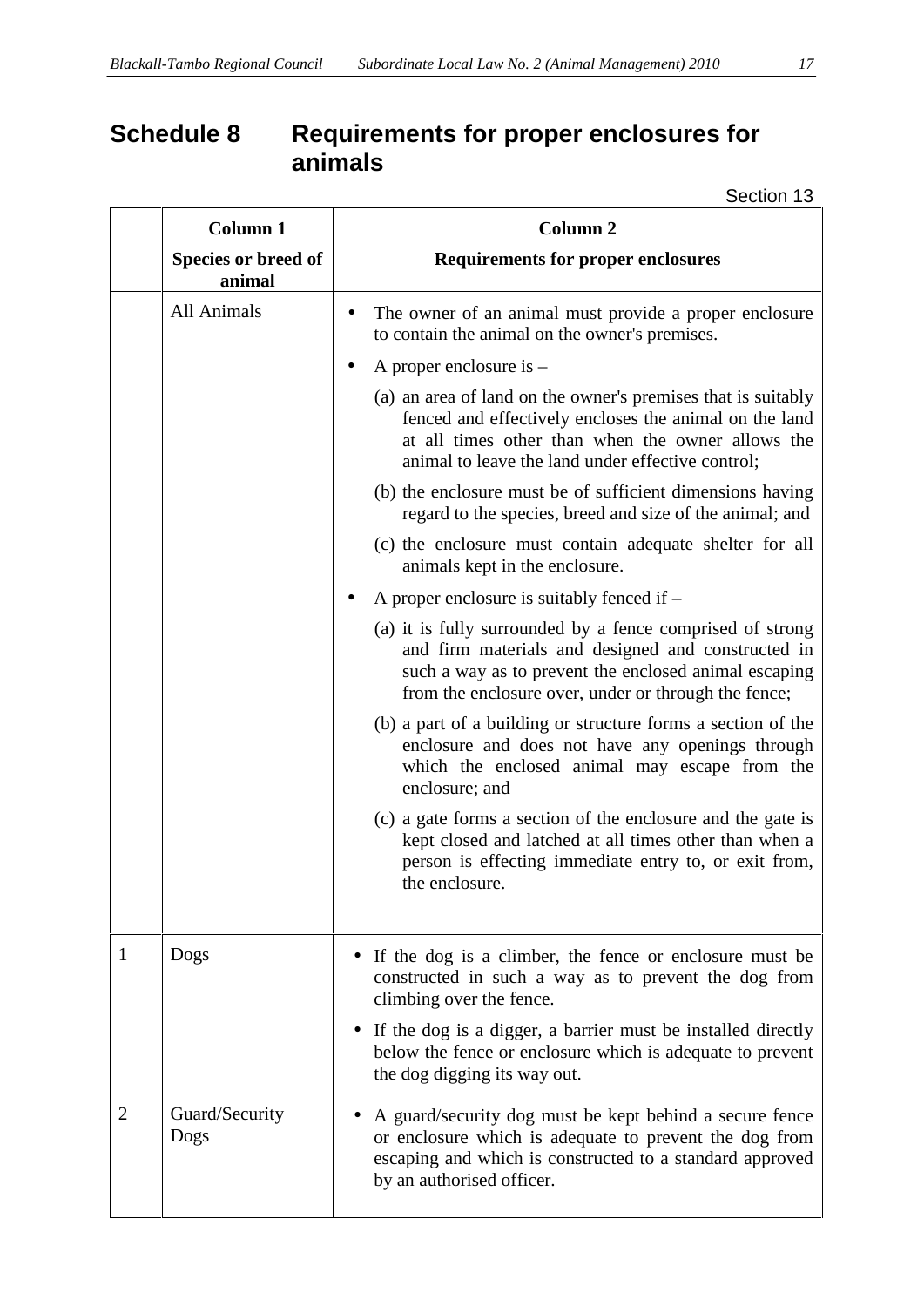| Guard/Security<br>Dogs (Continued) |                                                                       | An approved warning sign must be clearly displayed<br>adjacent to each entrance to any property where a<br>guard/security dog is being kept or used. The sign shall<br>prominently and permanently display in lettering not less<br>than 50mm in height on a background so as to be readily<br>legible the following words--                                                                                                                                                                                                    |
|------------------------------------|-----------------------------------------------------------------------|---------------------------------------------------------------------------------------------------------------------------------------------------------------------------------------------------------------------------------------------------------------------------------------------------------------------------------------------------------------------------------------------------------------------------------------------------------------------------------------------------------------------------------|
|                                    |                                                                       | "BEWARE<br>-GUARD/SECURITY<br><b>DOG</b><br>ON<br>PREMISES"                                                                                                                                                                                                                                                                                                                                                                                                                                                                     |
|                                    |                                                                       | A guard/security dog must be confined in a secure<br>$\bullet$<br>enclosure at all times when the public has access to the<br>property where the guard dog is being held or used.                                                                                                                                                                                                                                                                                                                                               |
| 3                                  | Cats                                                                  | The enclosure (including a building or structure) shall be<br>$\bullet$<br>such that it humanely prevents the cat from escaping from<br>the premises.                                                                                                                                                                                                                                                                                                                                                                           |
| 4                                  | Horse, Cattle,<br>Llama, and Alpaca<br>excludes Stallion<br>and Bull. | an enclosure must be constructed to prevent any such<br>animal from going within 10 metres of any dwelling<br>(except any dwelling on the premises).<br>an enclosure must also be constructed to prevent any such<br>animal from going within 10 metres of any premises<br>(other than a domestic kitchen used solely for domestic<br>purposes by the owner of the animals) used for the<br>manufacture, preparation or storage of food for human<br>consumption, other than food contained in hermetically<br>sealed packages. |
|                                    |                                                                       | an enclosure, which includes an open fenced area, must be<br>sited a minimum distance of 2 metres from the premises<br>boundaries (however, an exemption may be granted from<br>compliance with this requirement if the boundary fence is<br>not less than 2 metres high and the occupiers of premises<br>adjoining the boundaries state in writing that they have no<br>objection).                                                                                                                                            |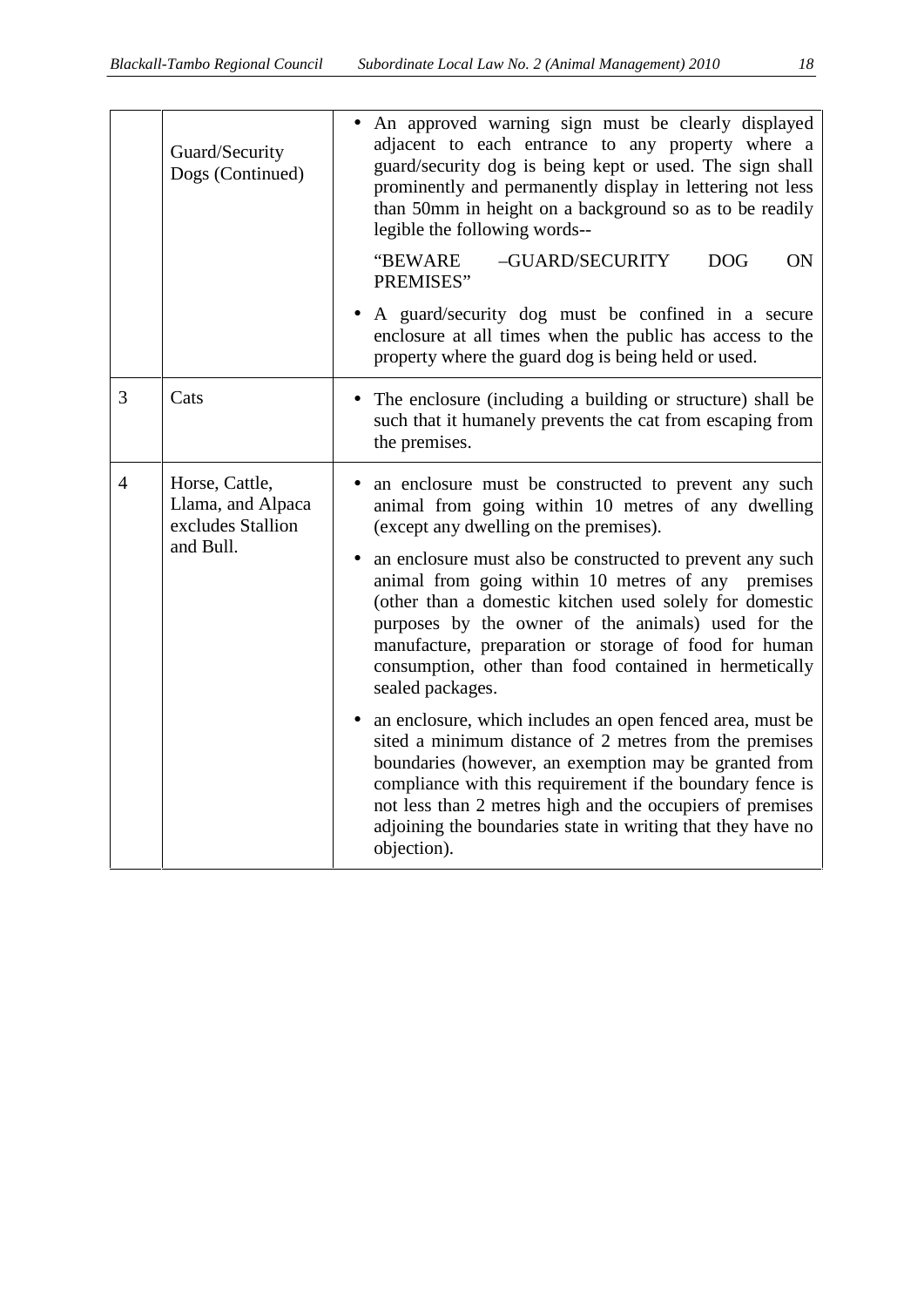| 5              | Sheep & Goats                                                | an enclosure must be constructed to prevent any such<br>animal from going within 10 metres of any dwelling<br>(except any dwelling on the premises).                                                                                                                                                                                                                                             |
|----------------|--------------------------------------------------------------|--------------------------------------------------------------------------------------------------------------------------------------------------------------------------------------------------------------------------------------------------------------------------------------------------------------------------------------------------------------------------------------------------|
|                |                                                              | an enclosure must also be constructed to prevent any such<br>animal from going within 10 metres of any premises<br>(other than a domestic kitchen used solely for domestic<br>purposes by the owner of the animals) used for the<br>manufacture, preparation or storage of food for human<br>consumption, other than food contained in hermetically<br>sealed packages.                          |
|                |                                                              | an enclosure, which includes an open fenced area, must be<br>$\bullet$<br>sited a minimum distance of 2 metres from the premises<br>boundaries (however, an exemption may be granted from<br>compliance with this requirement if the boundary fence is<br>not less than 2 metres high and the occupiers of premises<br>adjoining the boundaries state in writing that they have no<br>objection. |
| 6              | Pigs                                                         | An enclosure must be suitably constructed for the purpose<br>of restricting the movement of pigs.                                                                                                                                                                                                                                                                                                |
|                |                                                              | An enclosure shall be not less 60 metres from any<br>dwelling house (except a dwelling on the premises) and<br>not less than 30 metres from any property boundary.                                                                                                                                                                                                                               |
| $\overline{7}$ | <b>Bees</b>                                                  | The bee hive must not be sited closer than 2 metres from<br>the property boundaries.                                                                                                                                                                                                                                                                                                             |
|                |                                                              | The bee hive must be located at the rear of the premises<br>$\bullet$<br>behind the residence (if any) situated on the premises.                                                                                                                                                                                                                                                                 |
| 8              | Cockatoo, Galah,<br>Corella and<br>Cockatiel and the<br>like | • The enclosure shall not be within twenty $(25)$ metres of<br>any residence on an adjoining premises and at least 2<br>metres from the boundary of any adjoining premises.                                                                                                                                                                                                                      |
| 9              | Caged Birds<br>(Budgerigar,                                  | The cage or aviary must not be sited closer than 2 metres<br>from the property boundaries.                                                                                                                                                                                                                                                                                                       |
|                | Canary, Finch,<br>Lovebirds, parrots,<br>and the like)       | The cage or aviary must be constructed to prevent the<br>$\bullet$<br>birds from escaping and prevent the spread of infectious<br>disease, odour and infestations of vermin                                                                                                                                                                                                                      |
| 10             | Emu, Ostrich & the<br>like                                   | An enclosure must be constructed to prevent any such<br>animal from going within 10 metres of any dwelling<br>(except any dwelling on the premises).<br>Continued/                                                                                                                                                                                                                               |
|                |                                                              | an enclosure must also be constructed to prevent any such<br>animal from going within 10 metres of any<br>premises                                                                                                                                                                                                                                                                               |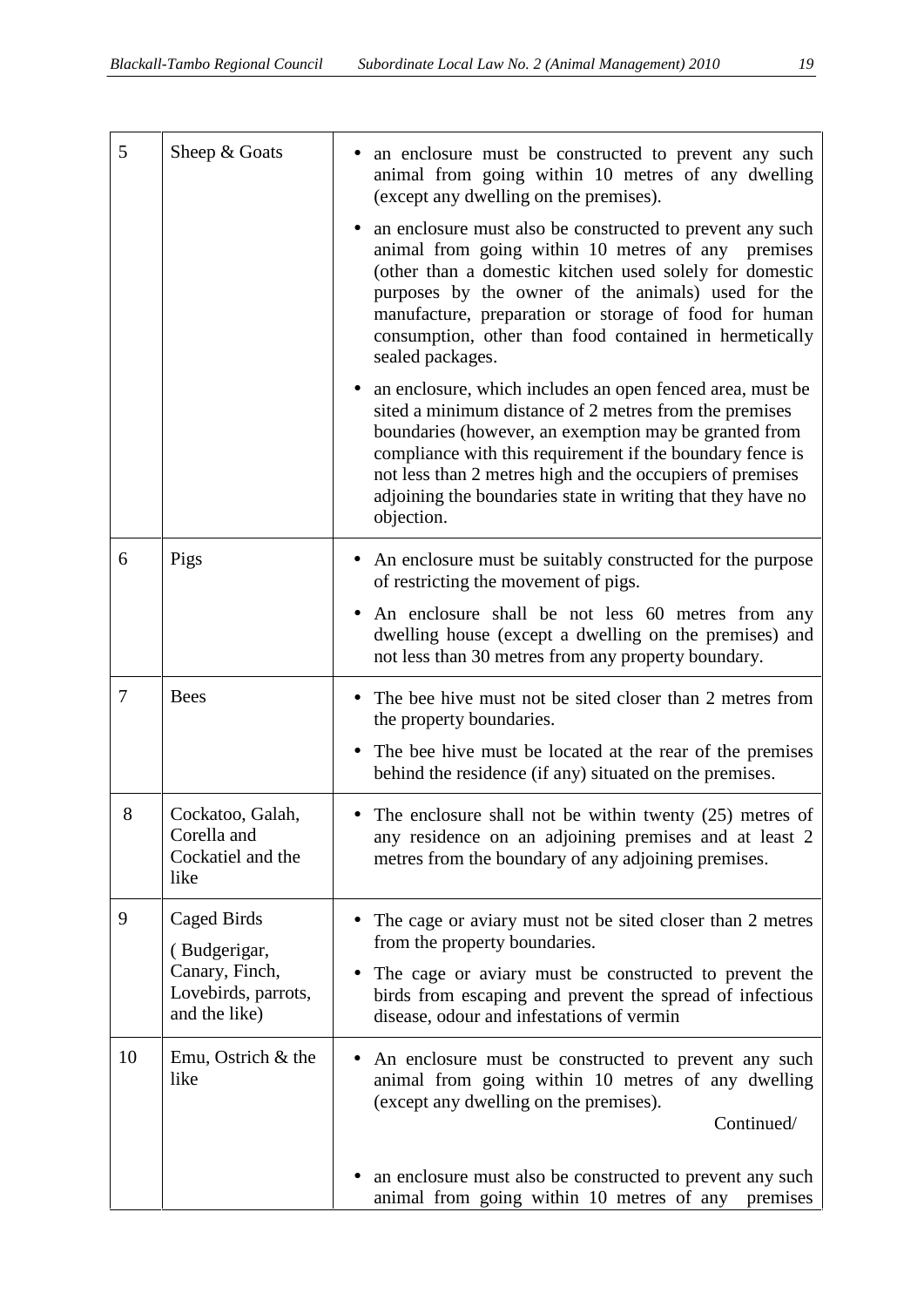|    |                                                          | (other than a domestic kitchen used solely for domestic<br>purposes by the owner of the animals) used for the<br>manufacture, preparation or storage of food for human<br>consumption, other than food contained in hermetically<br>sealed packages.                                                                                                                                |
|----|----------------------------------------------------------|-------------------------------------------------------------------------------------------------------------------------------------------------------------------------------------------------------------------------------------------------------------------------------------------------------------------------------------------------------------------------------------|
|    |                                                          | an enclosure, which includes an open fenced area, must be<br>sited a minimum distance of 2 metres from the premises<br>boundaries (however, an exemption may be granted from<br>compliance with this requirement if the boundary fence is<br>not less than 2 metres high and the occupiers of premises<br>adjoining the boundaries state in writing that they have no<br>objection. |
| 11 | Pigeons                                                  | The enclosure must not be sited closer than 2 metres from<br>the property boundaries.                                                                                                                                                                                                                                                                                               |
|    |                                                          | The enclosure must be located at the rear of the premises<br>$\bullet$<br>behind the residence (if any) situated on the premises.                                                                                                                                                                                                                                                   |
|    |                                                          | The enclosure must be constructed to prevent any such<br>$\bullet$<br>bird from going within 10 metres of any dwelling (except<br>any dwelling on the premises).                                                                                                                                                                                                                    |
|    |                                                          | The enclosure must also be constructed to prevent any<br>$\bullet$<br>such bird from going within 10 metres of any premises<br>(other than a domestic kitchen used solely for domestic<br>purposes by the keeper of the birds) used for the<br>manufacture, preparation or storage of food for human<br>consumption, other than food contained in hermetically<br>sealed packages.  |
| 12 | Roosters, Peacock,<br>Pea Hen, Guinea<br>Fowl, Pheasants | The enclosure must not be sited closer than 2 metres from<br>the property boundaries                                                                                                                                                                                                                                                                                                |
|    |                                                          | The enclosure must be constructed to prevent any such<br>bird from going within 10 metres of any dwelling (except<br>any dwelling on the premises).                                                                                                                                                                                                                                 |
|    |                                                          | The enclosure must also be constructed to prevent any<br>such bird from going within 10 metres of any premises<br>(other than a domestic kitchen used solely for domestic<br>purposes by the owner of the birds) used for the<br>manufacture, preparation or storage of food for human<br>consumption, other than food contained in hermetically<br>sealed packages.                |
| 13 | Domestic Hens                                            | The enclosure must not be sited closer than 2 metres from<br>Continued /<br>the property boundaries.                                                                                                                                                                                                                                                                                |
|    |                                                          | The enclosure must be located at the rear of the premises<br>$\bullet$<br>behind the residence (if any) situated on the premises.                                                                                                                                                                                                                                                   |
|    |                                                          | The enclosure must be constructed to prevent any such<br>$\bullet$<br>bird from going within 10 metres of any dwelling (except<br>any dwelling on the premises).                                                                                                                                                                                                                    |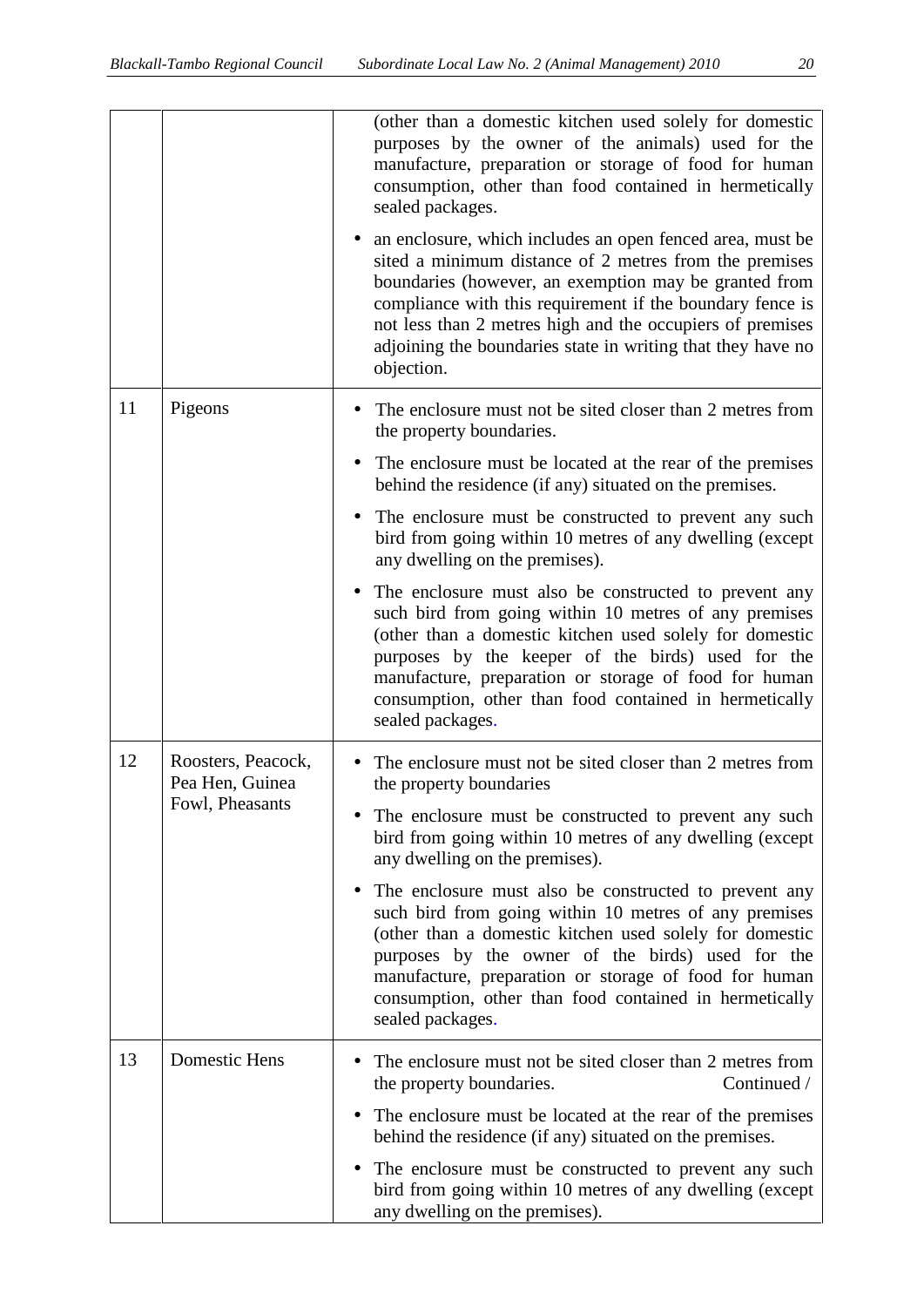|    |                                      | • The enclosure must also be constructed to prevent any<br>such bird from going within 10 metres of any premises<br>(other than a domestic kitchen used solely for domestic<br>purposes by the owner of the birds) used for the<br>manufacture, preparation or storage of food for human<br>consumption, other than food contained in hermetically<br>sealed packages. |
|----|--------------------------------------|------------------------------------------------------------------------------------------------------------------------------------------------------------------------------------------------------------------------------------------------------------------------------------------------------------------------------------------------------------------------|
| 14 | Geese, Turkey,<br>Ducks and the like | • The enclosure must not be sited closer than 2 metres from<br>the property boundaries<br>• The enclosure must be constructed to prevent any such<br>bird from going within 10 metres of any dwelling (except<br>any dwelling on the premises).                                                                                                                        |
|    |                                      | • The enclosure must also be constructed to prevent any<br>such bird from going within 10 metres of any premises<br>(other than a domestic kitchen used solely for domestic<br>purposes by the owner of the birds) used for the<br>manufacture, preparation or storage of food for human<br>consumption, other than food contained in hermetically<br>sealed packages. |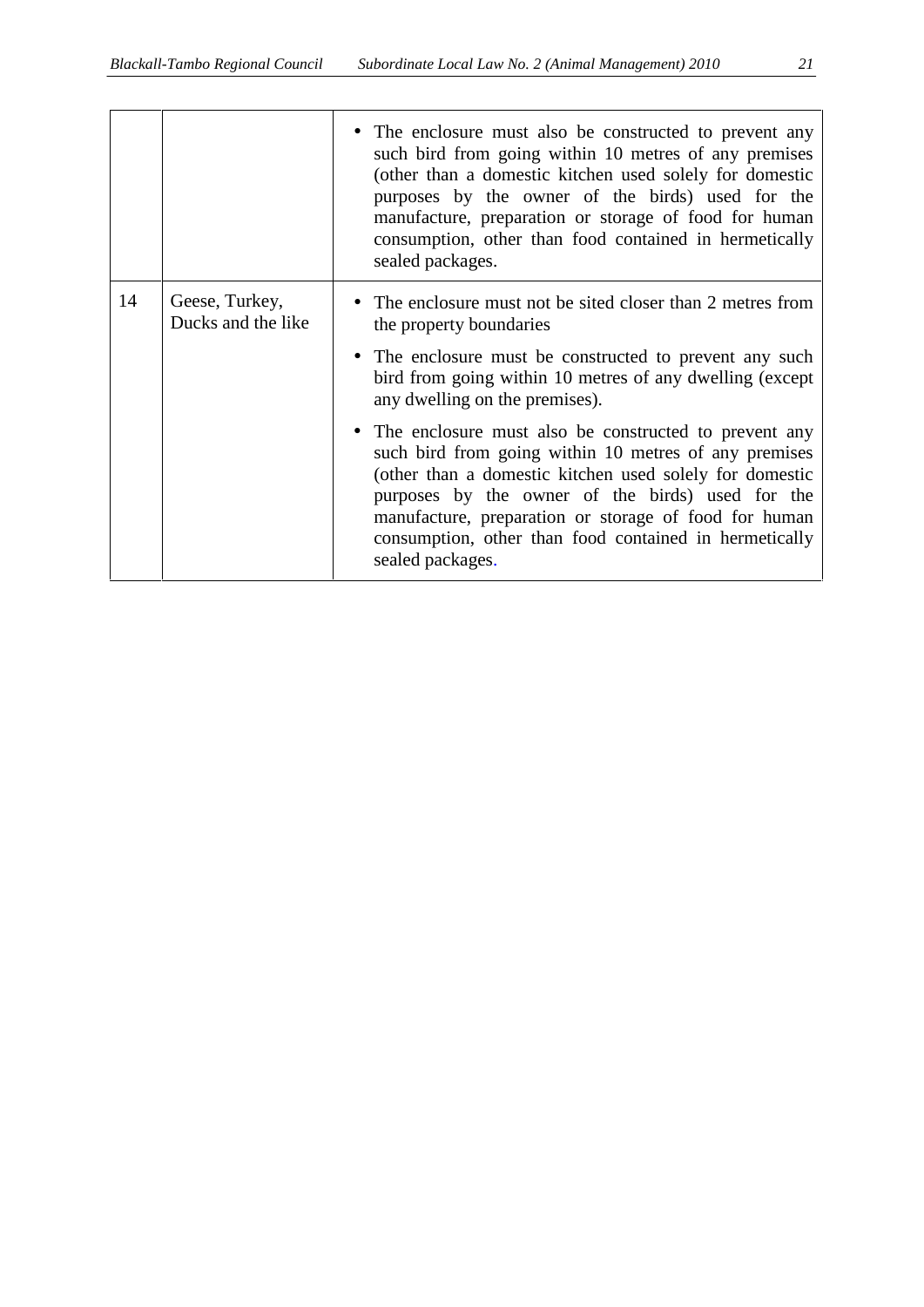## **Schedule 9 Requirements for keeping a dog in a koala area.**

Section 14(1)

Intentionally Blank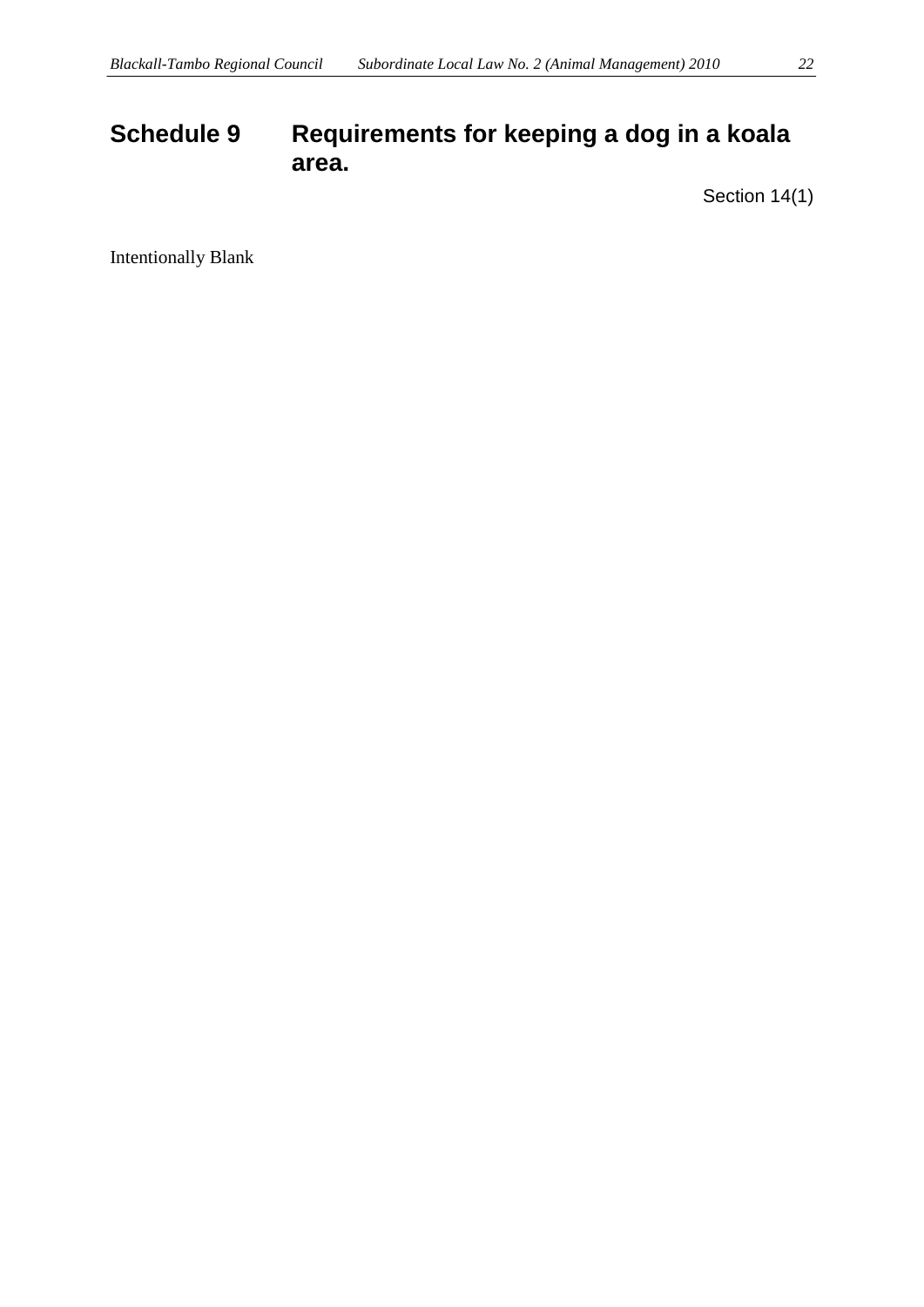## **Schedule 10 Koala areas<sup>2</sup>**

Section 14 (2)

Intentionally Blank

<sup>&</sup>lt;sup>2</sup> "Koala areas" under section 15(4) of the authorizing local law comprise the areas designated in this schedule plus "koala habitat areas" designated by a State planning instrument or a conservation plan made under the *Nature Conservation Act 1992*.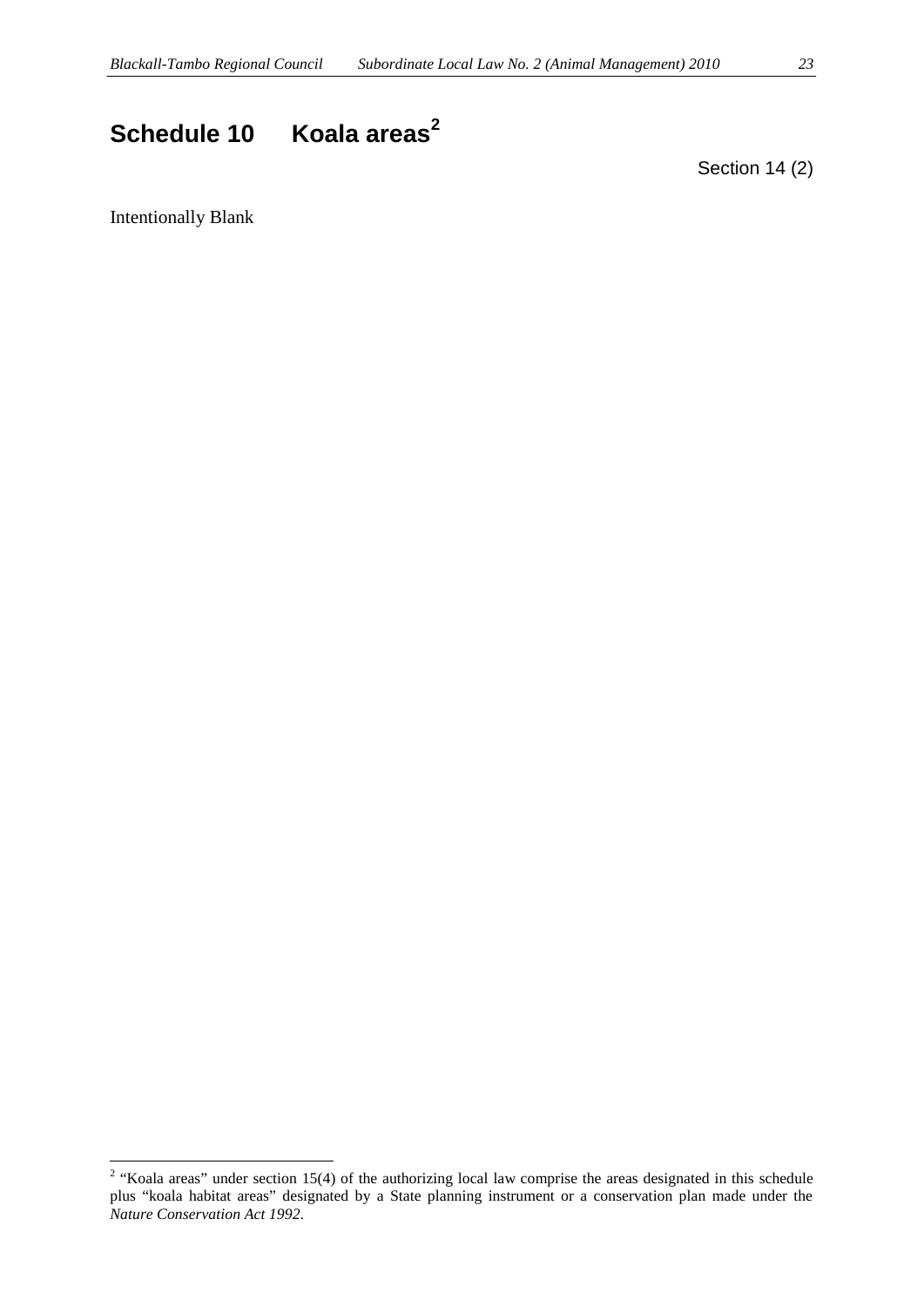### **Schedule 11 Criteria for declared dangerous animals**

Section 15

- 1 A dangerous animal declaration may be made for an animal if the animal—
	- (a) has seriously attacked, or acted in a way that caused fear to, a person or another animal; or
	- (b) there is a high likelihood of the animal causing injury to a person or animal or damage to property, taking into account —
		- (i) its prior history of attacking or causing fear to persons or animals or damaging property; or
		- (ii) the extent of injury or damage that could potentially be inflicted by an animal of its size and species or breed; or
		- (iii) the authorised person's first-hand assessment of the animal has indicated that the animal has demonstrated aggressive tendencies; or
		- (iv) a high level of concern about the danger posed by the animal has been expressed by neighbours or other persons who have come into contact with the animal.
- 2 Within 2 days of the declaration of a dangerous animal, there must be displayed at any entrance to the premises where the animal resides to be viewed by persons entering such premises, a sign which prominently and permanently displays in lettering not less than 50 millimetres in height on a background so as to be readily legible the following words—

"BEWARE –DANGEROUS [INSERT TYPE OF ANIMAL] ON PREMISES"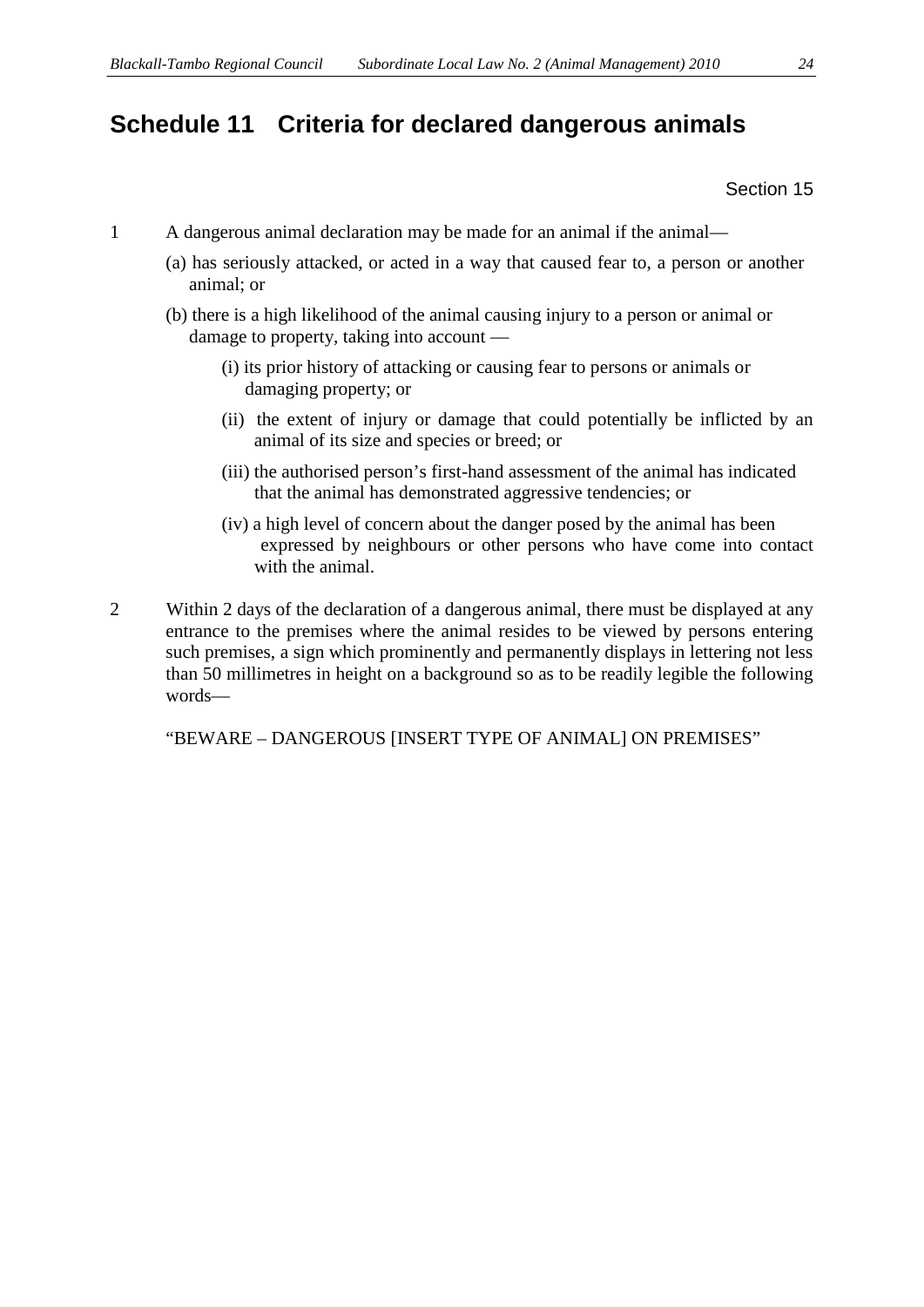## **Schedule 12 Conditions of sale of animals.**

Section 19

Intentionally Blank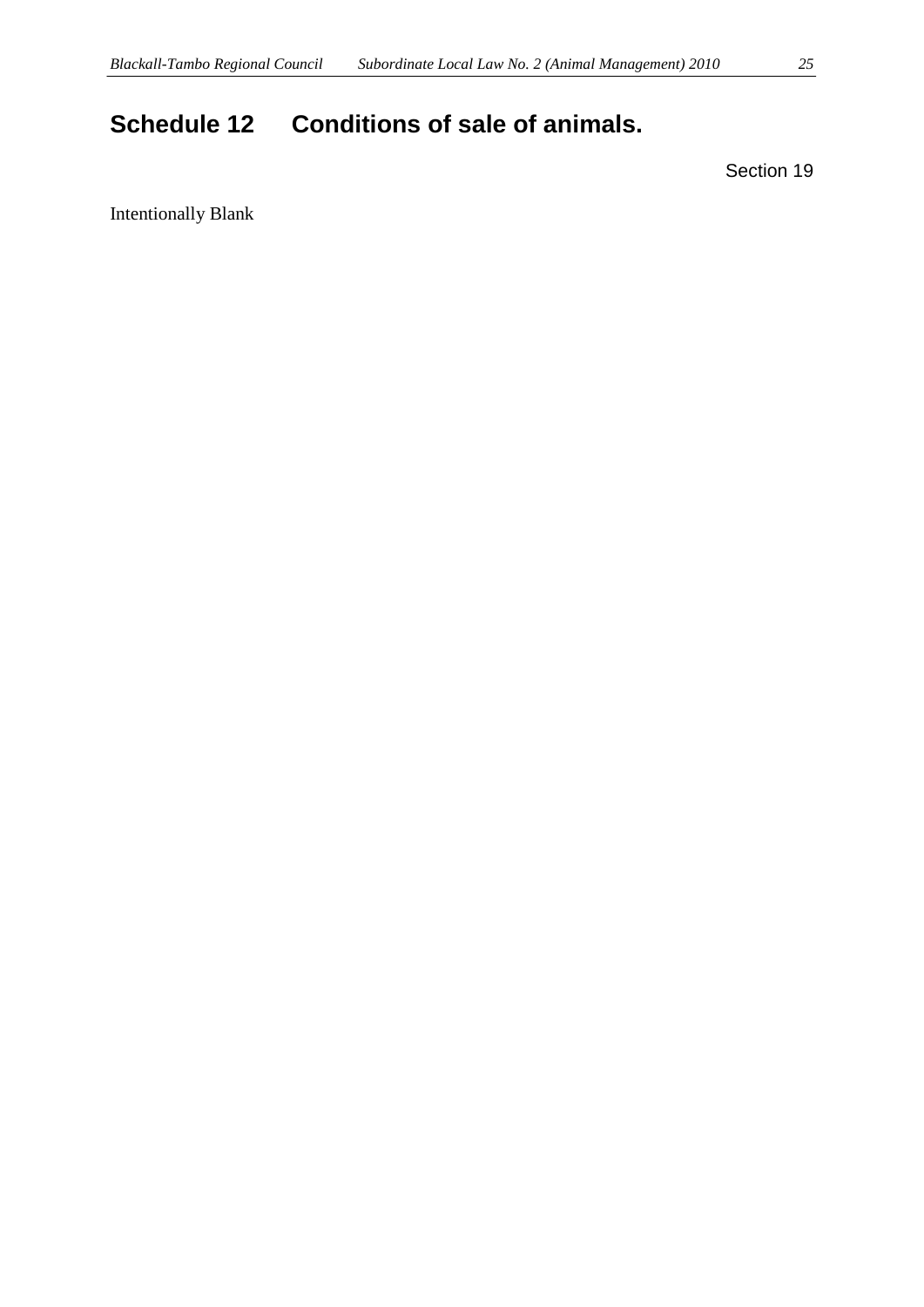## **Schedule 13 Dictionary**

Section 4

*allotment* means a single parcel of land, or several contiguous parcels of land in the same ownership or occupation.

*designated town area* means an area as detailed in Schedule 14 of Subordinate *Local Law No. 2 (Animal Management) 2010*

*guard/security dog* means a dog which is released on commercial premises without a handler for the purpose or apparent purpose of acting as a deterrent to intruders.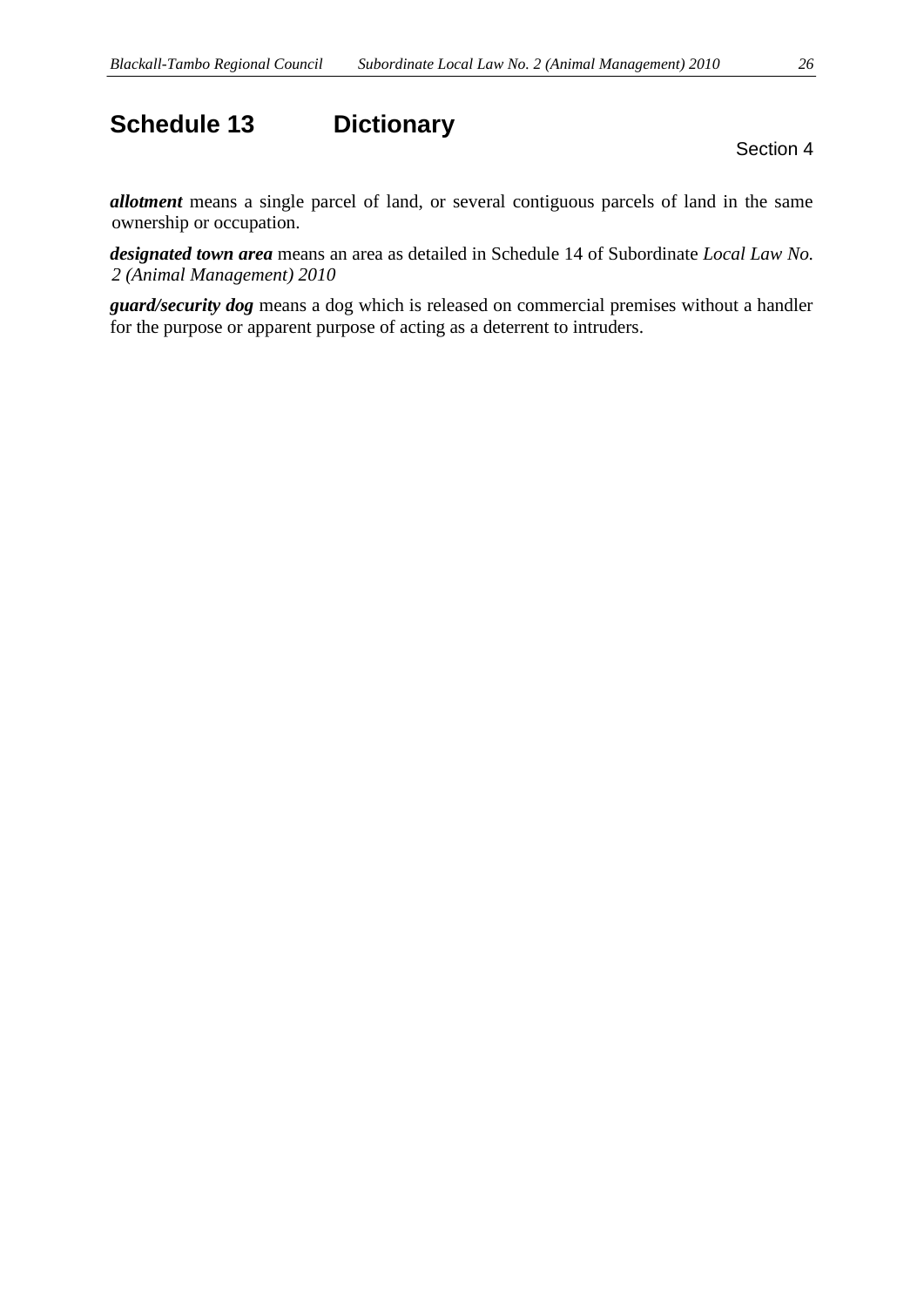## **Schedule 14 Designated Town Areas**

## **Town of Blackall**

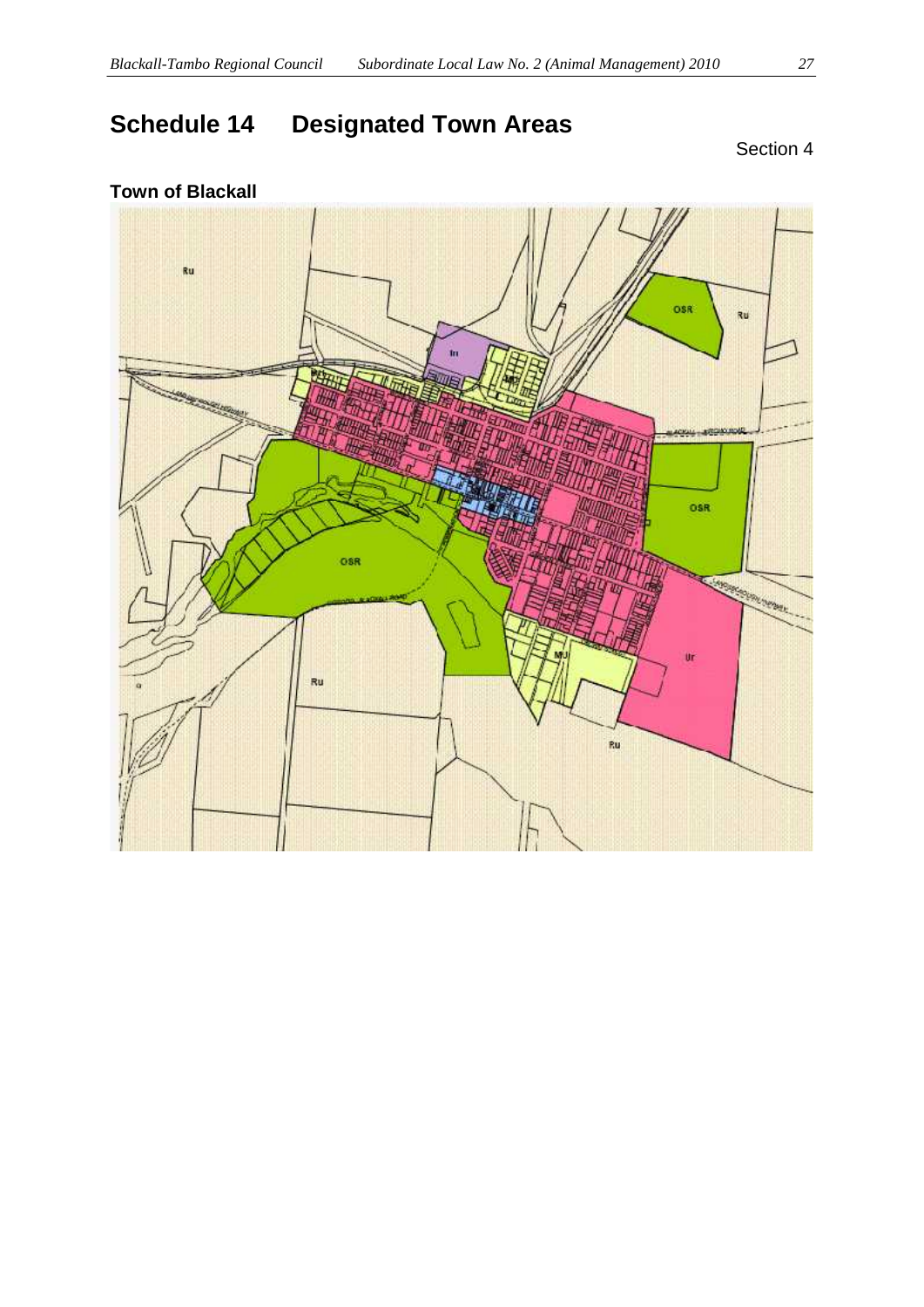#### **Town of Tambo**